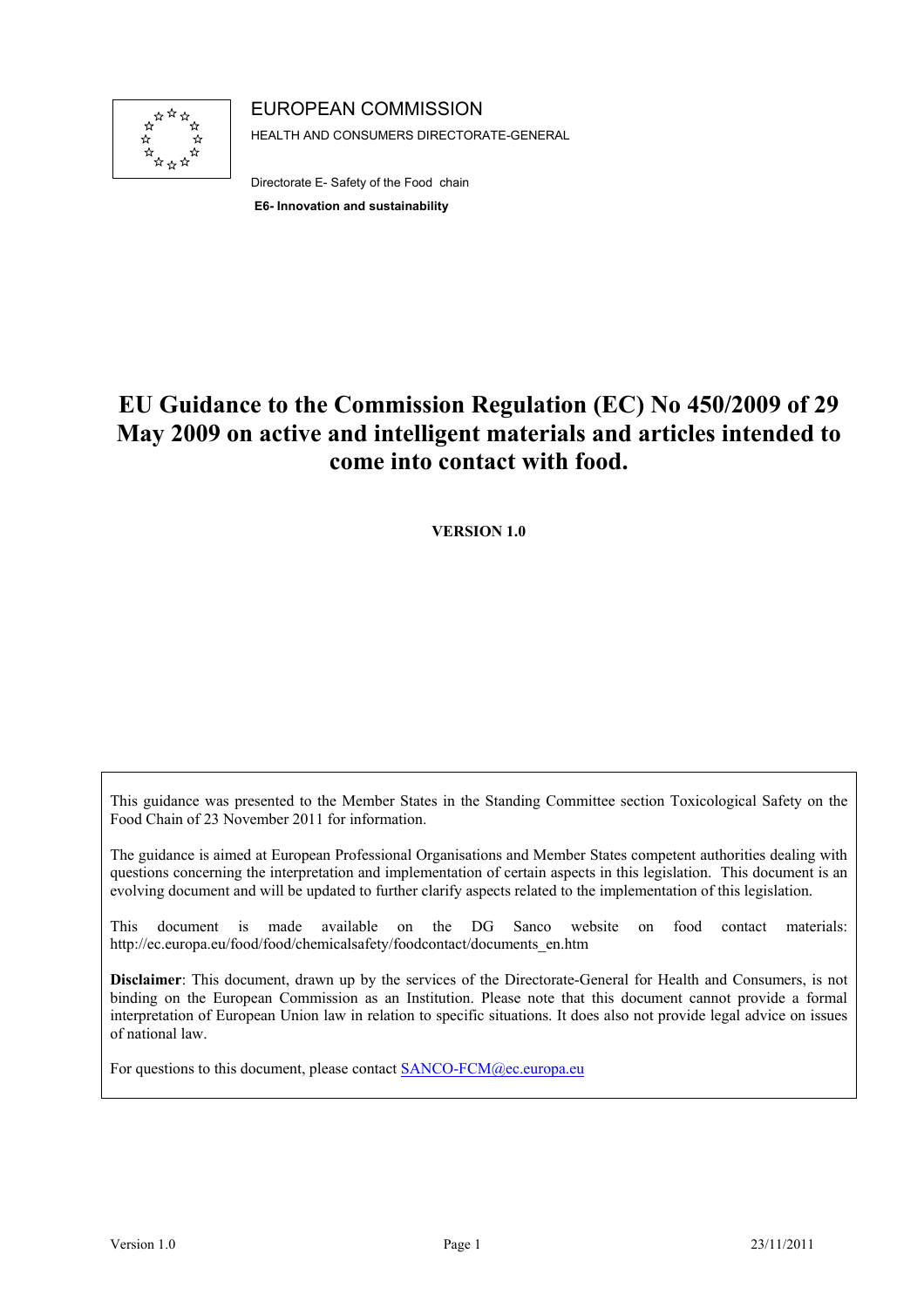### **TABLE OF CONTENTS**

| $\mathbf{1}$   |                    |                                                                                                                                                                                                                          |  |
|----------------|--------------------|--------------------------------------------------------------------------------------------------------------------------------------------------------------------------------------------------------------------------|--|
|                | 1.1                |                                                                                                                                                                                                                          |  |
|                | 1.1.1              |                                                                                                                                                                                                                          |  |
|                | 1.1.2              |                                                                                                                                                                                                                          |  |
|                | 1.2                |                                                                                                                                                                                                                          |  |
|                | 1.2.1              |                                                                                                                                                                                                                          |  |
|                | 1.2.2              |                                                                                                                                                                                                                          |  |
|                | 1.3                |                                                                                                                                                                                                                          |  |
|                | 1.4                | Clarifications on types of packaging or components that fall or do not fall under the definition of active                                                                                                               |  |
|                |                    |                                                                                                                                                                                                                          |  |
|                |                    |                                                                                                                                                                                                                          |  |
| $\overline{2}$ |                    | Legal aspects in relation to the authorisation of active or intelligent substances or components 13                                                                                                                      |  |
|                | 2.1                |                                                                                                                                                                                                                          |  |
|                | 2.2                | Examples to explain the legal aspects in relation to the authorisation of active or intelligent substances or                                                                                                            |  |
|                | 2.2.1              |                                                                                                                                                                                                                          |  |
|                | 2.2.2              | Active Packaging B: (an) active substance(s) incorporated by grafting or immobilisation 15                                                                                                                               |  |
|                | 2.2.3              |                                                                                                                                                                                                                          |  |
|                | 2.2.4              |                                                                                                                                                                                                                          |  |
|                | 2.2.5              | Intelligent packaging D: a time-temperature indicator behind a functional barrier 16                                                                                                                                     |  |
|                | 2.2.6              | Intelligent packaging E: a time-temperature indicator incorporated in the food contact surface of the                                                                                                                    |  |
|                | 2.2.7              | Active or intelligent materials and articles with a potential to mislead the consumer on the condition                                                                                                                   |  |
|                | 2.2.8              |                                                                                                                                                                                                                          |  |
| 3              |                    |                                                                                                                                                                                                                          |  |
| $\overline{4}$ |                    |                                                                                                                                                                                                                          |  |
|                | 4.1                | How do I apply for an authorisation of substances to be used in active or intelligent components? 20                                                                                                                     |  |
|                | 4.2                |                                                                                                                                                                                                                          |  |
|                | 4.3                |                                                                                                                                                                                                                          |  |
|                | 4.4                | Is it necessary to submit an application for authorisation for each substance to be used in active or                                                                                                                    |  |
|                | 4.5                | The active component of an active releasing material or article is composed of one non-authorised<br>substance that has a technical effect on the food such as an additive. Can I submit an application under Regulation |  |
|                | 4.6<br>article? 21 | Should I submit an application for a substance / a component / the whole active or intelligent material or                                                                                                               |  |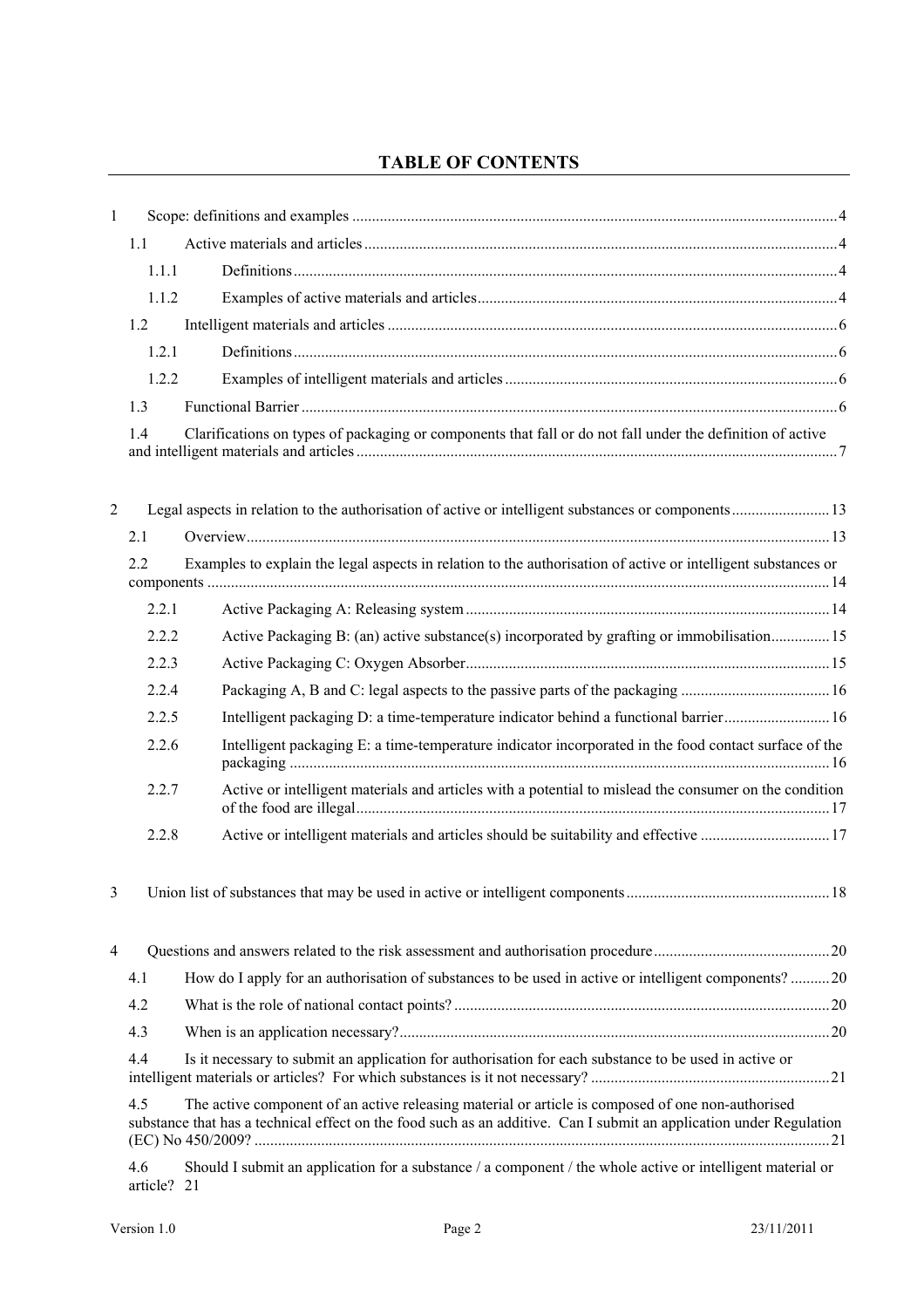| 4.7    |                                                                                                                                                                                                                                                                                                                                                        |  |  |
|--------|--------------------------------------------------------------------------------------------------------------------------------------------------------------------------------------------------------------------------------------------------------------------------------------------------------------------------------------------------------|--|--|
| 4.8    |                                                                                                                                                                                                                                                                                                                                                        |  |  |
| 4.9    |                                                                                                                                                                                                                                                                                                                                                        |  |  |
| 4.10   | I have submitted an application before 15 February 2011 but I do not see it in the register of valid                                                                                                                                                                                                                                                   |  |  |
| 4.11   |                                                                                                                                                                                                                                                                                                                                                        |  |  |
| 4.11.1 | Can I still submit an application? What is the timeframe for risk assessment and adoption? 23                                                                                                                                                                                                                                                          |  |  |
| 4.11.2 |                                                                                                                                                                                                                                                                                                                                                        |  |  |
| 4.12   |                                                                                                                                                                                                                                                                                                                                                        |  |  |
| 4.13   | I submitted an application before 15 February 2011 but my application was considered not to be valid23                                                                                                                                                                                                                                                 |  |  |
| 4.13.1 |                                                                                                                                                                                                                                                                                                                                                        |  |  |
| 4.13.2 |                                                                                                                                                                                                                                                                                                                                                        |  |  |
| 4.14   | Does the EFSA authorise substances to be used in active and intelligent materials and articles? What is the                                                                                                                                                                                                                                            |  |  |
| 4.15   | An applicant has submitted a valid application during the initial authorisation phase and the EFSA asked<br>the applicant to provide additional information before a certain deadline. The applicant has not provided that                                                                                                                             |  |  |
| 4.16   |                                                                                                                                                                                                                                                                                                                                                        |  |  |
| 4.17   | If the EFSA publishes a positive opinion on my substances / component, when will it be authorised by the                                                                                                                                                                                                                                               |  |  |
| 4.18   | How much time will it take for the Commission to establish the Union list after EFSA has issued its                                                                                                                                                                                                                                                    |  |  |
| 4.19   | Which legislation applies to the materials and articles that are no active materials and articles?25                                                                                                                                                                                                                                                   |  |  |
| 4.20   | In my view as applicant it is ambiguous whether my application falls under the definition of either active<br>and intelligent food contact materials, or either of plastic food contact materials. Since this may only become fully<br>established during the risk assessment, what can I do to ensure my material is considered for authorization for |  |  |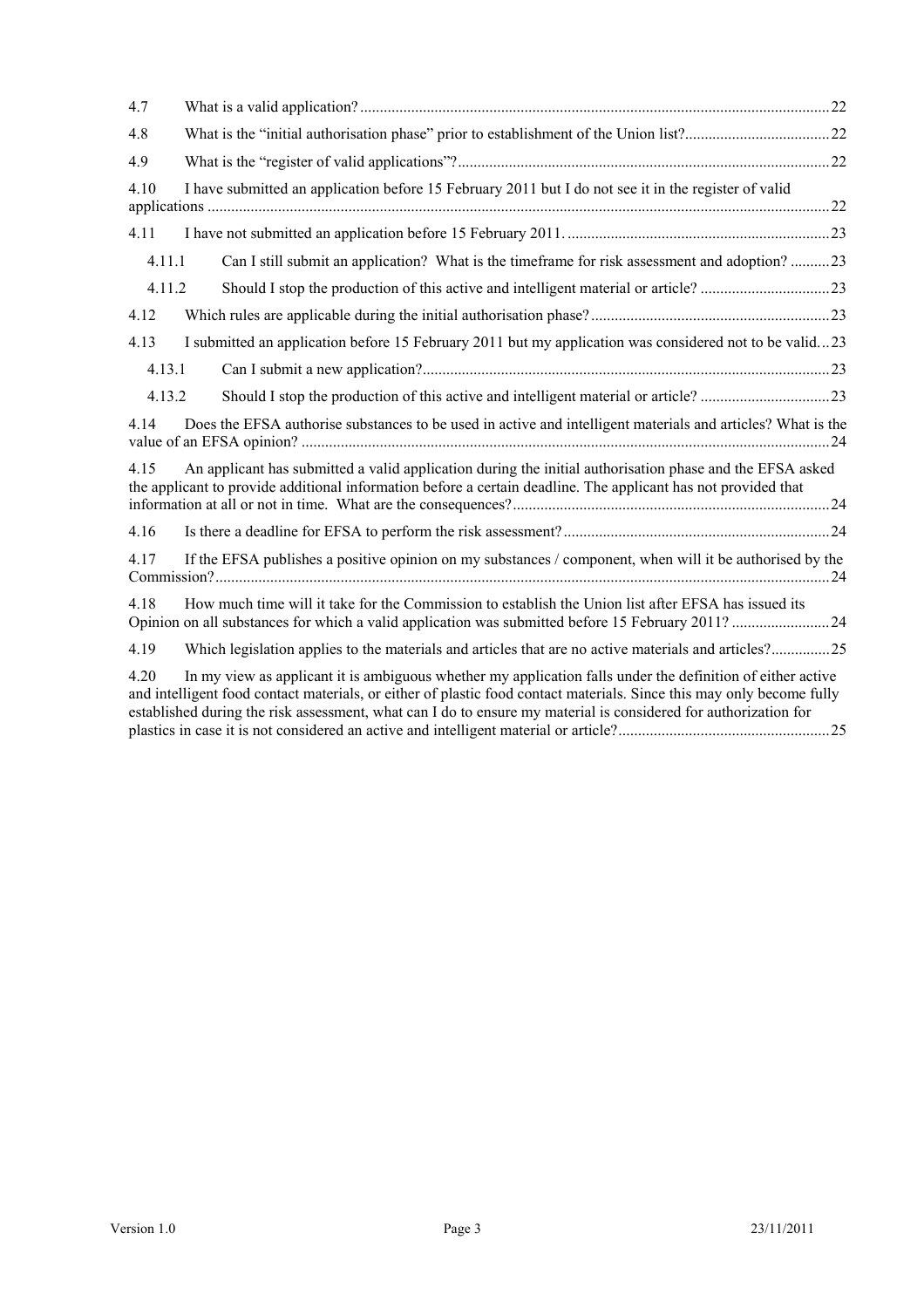### **1 Scope: definitions and examples**

This part lists the legal definitions related to active and intelligent materials and articles as given in Article 3 of Regulation (EC) No 450/2009. It gives an interpretation of the definitions by means of examples. Also examples of packaging not falling within the scope are given.

#### *1.1 Active materials and articles*

#### *1.1.1 Definitions*

Regulation (EC) No 450/2009 includes the following definitions:

- **'active materials and articles'** means materials and articles that are intended to extend the shelf-life or to maintain or improve the condition of packaged food; they are designed to deliberately incorporate **components** that would release or absorb substances into or from the packaged food or the environment surrounding the food;
	- o 'releasing active materials and articles' are those active materials and articles designed to deliberately incorporate components that would release substances into or onto the packaged food or the environment surrounding the food;
	- o 'released active substances' are those substances intended to be released from releasing active materials and articles into or onto the packaged food or the environment surrounding the food and fulfilling a purpose in the food.
- '**component'** means an individual substance or a combination of individual substances which cause the active and/or intelligent function of a material or article, including the products of an in situ reaction of those substances; it does not include the passive parts<sup>1</sup> such as the material they are added to or incorporated into;

The component might be the individual active substance only. The component can also be a combination or group of substances that e.g. when the active or intelligent function implies interaction between different substances leading to an enhancement of the function or the generation of new substances responsible for the active and intelligent function.

Active packaging is a type of food packaging with an extra function, in addition to that of providing a protective barrier against external influence. Active packaging is intended to influence the packed food. The packaging absorbs food-related chemicals from the food or the environment within the packaging surrounding the food; or it releases substances into the food or the environment surrounding the food such as preservatives, antioxidants, flavourings, etc.

#### *1.1.2 Examples of active materials and articles*

Following the definition of active materials and articles, we can group the examples as follows:

A) Absorbing/scavenging systems:

• Moisture absorbers:

Pads used for example to absorb the drip from meat, poultry and fish in display packs. They may for example consist of a laminate of plastic gauze, adhesive and pads containing polymeric fibres or granular polyacrylates only or in combination with natural cellulose all contributing to the absorbing function of the pad.

Materials and articles functioning on the basis of the natural constituents only, such as pads composed of 100% cellulose, do not fall under the definition of active materials and articles because they are not designed to **deliberately incorporate components** that would release or absorb substances. Further examples on absorbers that fall and do not fall under the definition of active materials and articles are given in part 1.4.



 $\overline{a}$ <sup>1</sup> Part 2.2.4 explains the legal aspects related to the passive parts of packaging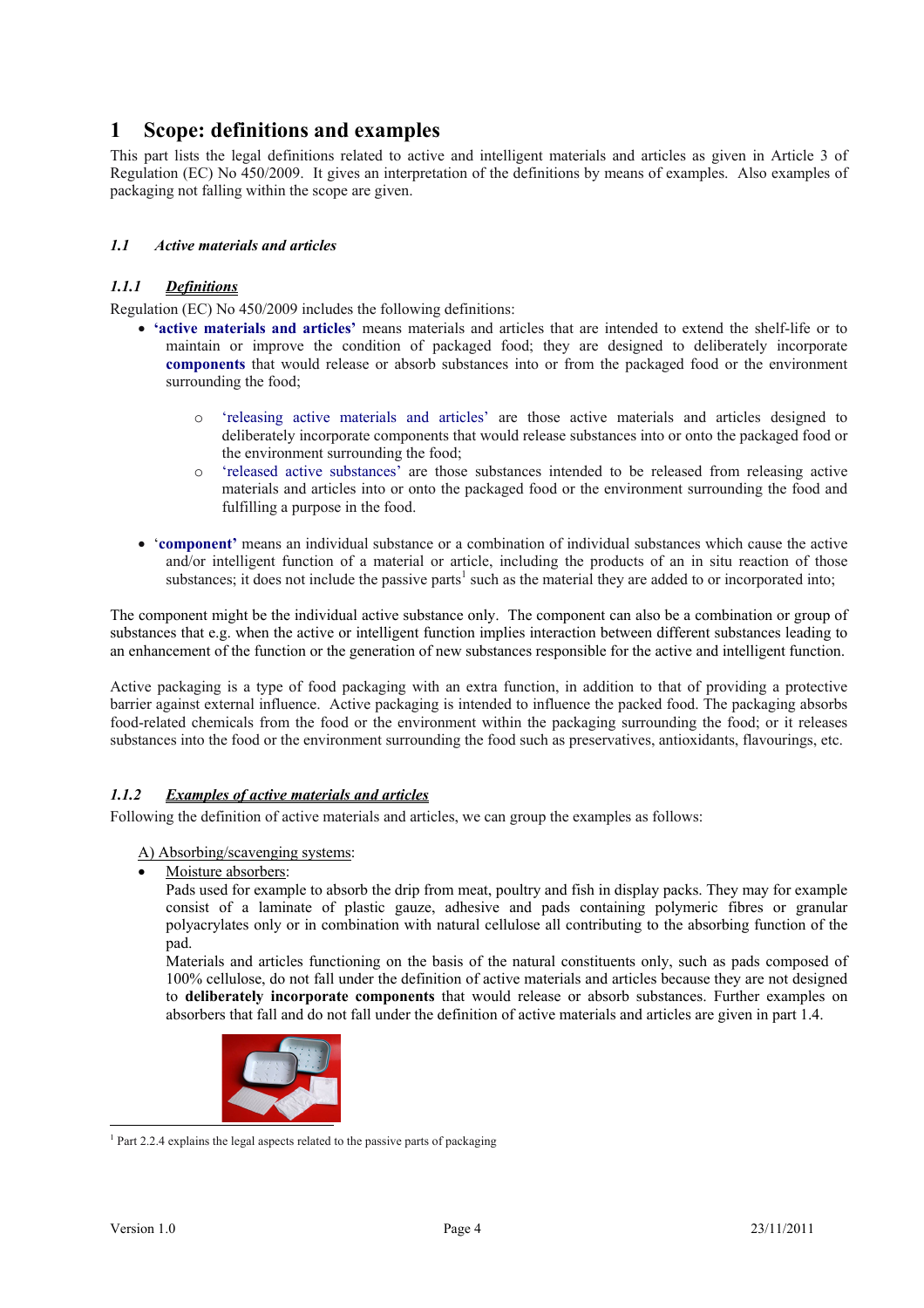#### Scavengers:

o Applications of oxygen scavengers could be in packaged pasta, milk powder, biscuits, etc. These scavengers are usually in the form of sachets. They scavenge or capture residual oxygen from inside the packaging (from the environment surrounding the foodstuff or from the foodstuff itself) to reduce exposure to oxygen. Exposure to oxygen may result in microbiological growth on the food, chemical changes to the food, etc. An oxygen scavenger is meant to reduce these effects thereby prolonging the shelf-life of the foodstuffs.



o Ethylene scavengers may be used in sachets or incorporated into a polymer film. An example of an application is a plastic fruit bag with an ethylene scavenger incorporated. Ethylene, a natural plant growth hormone, is a key to the ripening process of fruits and vegetables, being liberated during respiration and then driving the ripening process itself. The active component is meant to prevent an excess of the gas in order to extend shelf life of the packaged product.



#### B) Releasing systems:

o **Applications are packaging that contain releasing substances** such as preservatives, antioxidants, flavourings, enzymes. These released active substances are intentionally added into or onto the packaged food to fulfill a purpose in the food or the environment surrounding the food and to maintain or extent the shelf-life of the packed food.

#### C) Systems with substances grafted or immobilized on wall of the packaging:

o **Applications are packaging containing a substance such as an additive or enzyme which is grafted on the surface in contact with food and has a technological effect on the food.** These materials incorporate (an) active component(s) that deliberately influence the condition of the food without intentional migration. This category of packaging is thus similar to the previous (B) with the difference that the active substance is not released into the food but it stays grafted or "immobilized" on the surface of the packaging where it performs its function; any migration into food is non-intentional.



*Anti-microbial packaging – effect by contact*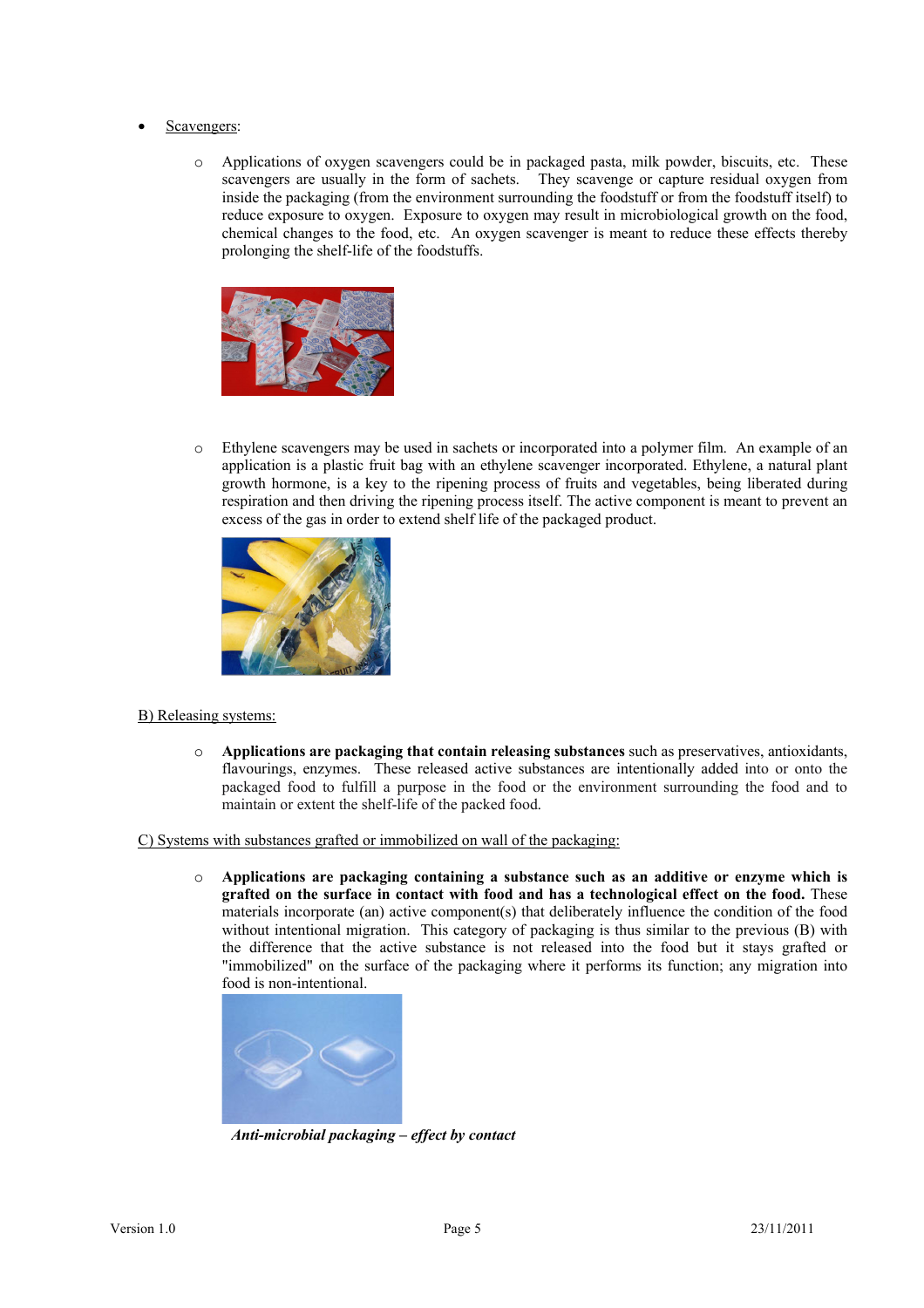#### *1.2 Intelligent materials and articles*

#### *1.2.1 Definitions*

• '**intelligent materials and articles'** means materials and articles which monitor the condition of packaged food or the environment surrounding the food;

**Intelligent packaging systems** provide the user with information on the conditions of the food. The information provided shall be reliable and correct. In contrary to active components, intelligent components do not have the intention to release their constituents into the food. The intelligent component may be positioned on the outer surface of the package and may be separated from the food by a functional barrier. The functional barrier concept is explained in the part 1.3.

#### *1.2.2 Examples of intelligent materials and articles*

A packaging with a time-temperature indicator is an example of an intelligent packaging. Time-temperature indicators are meant to give information on whether a threshold temperature has been exceeded over time and/or to estimate the minimum amount of time a product has spent above the threshold temperature (time temperature history) e.g. from the moment the food it is packed until consumption. The indication is often a visual signal. A positive visual signal could indicate that a product is not fresh anymore or not suitable to be eaten. The information provided shall be reliable and correct and should not mislead the consumer. Further information is also given in part 2.2.7.



#### *1.3 Functional Barrier*

Regulation (EC) No 450/2009 includes the following definition:

• **'Functional barrier'** means a barrier consisting of one or more layers of food contact materials, that ensures that the finished material or article complies with Article 3 of Regulation (EC) No 1935/2004 and with this Regulation.

This barrier is a layer within the food contact materials or articles preventing the migration of substances from behind that barrier into the food. The maximum tolerated migration level is 0,01 mg substance /kg food for a substance. This migration limit is applicable to a group of substances if they are structurally and toxicologically related, in particular isomers or substances with the same relevant functional group; it also includes possible set-off transfer. This limit shall always be expressed as a concentration in foods. If it is demonstrated that the packaging material or a layer acts as a functional barrier to migration then non-authorised substances can be used in the layer(s) behind the barrier (not on the food contact side) provided they don't fall under one of the following categories:

- Substances that are *mutagenic, carcinogenic or toxic to reproduction* should not be used in food contact materials or articles without previous authorisation and are therefore not covered by the functional barrier concept.
- New technologies that *engineer substances in particle size that exhibit chemical and physical properties that significantly differ from those at a larger scale*, for example, nanoparticles, should be assessed on a case-bycase basis as regards their risk until more information is known about such new technology. Therefore, they are not covered by the functional barrier concept.

This should be demonstrated in the declaration of compliance and the supporting documentation [(EC) No 450/2009 Article 13 and Annex II (10)].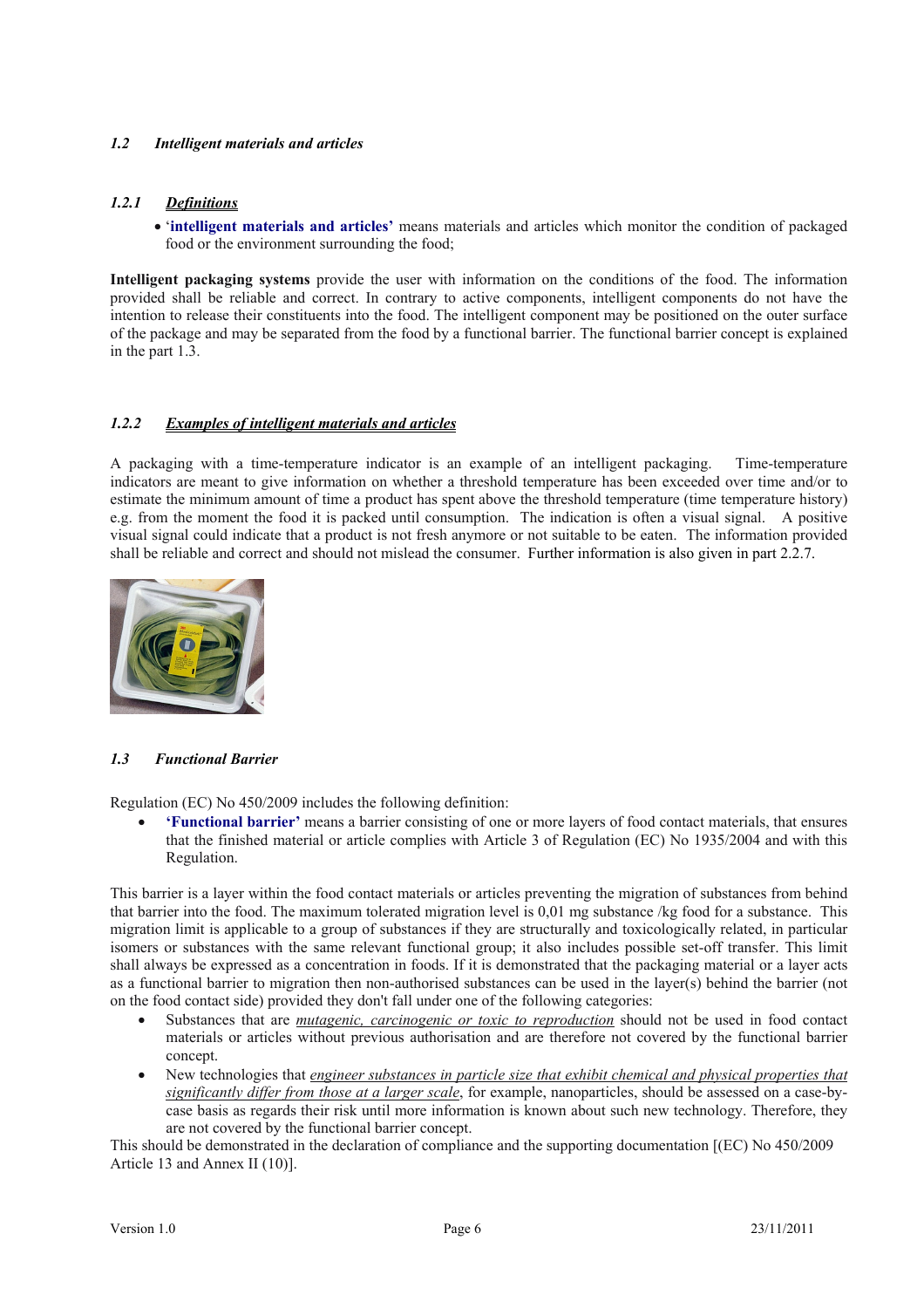#### *1.4Clarifications on types of packaging or components that fall or do not fall under the definition of active and intelligent materials and articles*

To clarify whether certain types of packaging fall or do not fall under the definition of active or intelligent materials and articles, the following examples are described. Obviously it is not possible to describe all possible examples. To materials and articles that do not fall under the definition, other EU legislation on food contact materials applies. To materials and articles for which no specific requirements at EU level exist, national legislation applies. Part 4.19 provides further information.

| Types of packaging or components that fall under the definition                                                                                                                                                                                                                                                                                                                                                                                                                                                                                                                                           | Types of packaging or components that do NOT fall under the<br>definition                                                                                                                                                                                                                                                                                                                                                                                                                                                                                                                                                                                                                                                                                                                                                                                                                                                                                                                                                                                            |  |  |
|-----------------------------------------------------------------------------------------------------------------------------------------------------------------------------------------------------------------------------------------------------------------------------------------------------------------------------------------------------------------------------------------------------------------------------------------------------------------------------------------------------------------------------------------------------------------------------------------------------------|----------------------------------------------------------------------------------------------------------------------------------------------------------------------------------------------------------------------------------------------------------------------------------------------------------------------------------------------------------------------------------------------------------------------------------------------------------------------------------------------------------------------------------------------------------------------------------------------------------------------------------------------------------------------------------------------------------------------------------------------------------------------------------------------------------------------------------------------------------------------------------------------------------------------------------------------------------------------------------------------------------------------------------------------------------------------|--|--|
| Absorbing / scavenging systems                                                                                                                                                                                                                                                                                                                                                                                                                                                                                                                                                                            |                                                                                                                                                                                                                                                                                                                                                                                                                                                                                                                                                                                                                                                                                                                                                                                                                                                                                                                                                                                                                                                                      |  |  |
| Oxygen scavenger as active component<br>Applications of oxygen scavengers could be in packaged pasta, milk powder, biscuits,<br>etc. These scavengers are usually in the form of sachets. They scavenge or capture<br>residual oxygen from inside the packaging (from the environment surrounding the<br>foodstuff or from the foodstuff itself) to reduce exposure to oxygen. Exposure to oxygen<br>may result in microbiological growth on the food, chemical changes to the food, etc. An<br>oxygen scavenger is meant to reduce these effects thereby prolonging the shelf-life of the<br>foodstuffs. | Polymers exerting the function of "Active Oxygen Barrier"<br>Applications are for example PET incorporated with an oxygen scavenger to prevent the<br>permeation of oxygen through the PET. The substance can be incorporated into the<br>primary packaging (e.g. into bottle wall).<br>The oxygen scavenger functions as an active barrier that should prevent the permeation<br>of oxygen through the PET bottle. If the role of the oxygen absorber is to scavenge any<br>oxygen and prevent it from permeating from the environment outside the bottle through<br>the bottle wall into the food or the environment surrounding the food, it is not covered by<br>the definition of active material or article. In the case that the internal oxygen is<br>absorbed too, but such an effect is unintentional and rather minimal, it is not considered<br>as an active packaging under Regulation (EC) No 450/2009. If there is an intentional<br>effect, the application is covered by the definition and it should be declared and proven<br>in the application. |  |  |
| Liquid absorbing polymers as active component<br>Polymers such as cross-linked polyacrylates and/or methacrylates with an absorbing<br>function as active component in a packaging are covered by the scope of active<br>materials. They are intentionally designed to absorb moisture from the food. They may<br>be used in the form of granules or fibres e.g. in pads composed of polymeric fibres,<br>combined or not with cellulose, such as polyester, polypropylene, etc. or in trays made of<br>expanded polystyrene.                                                                             | Pads composed of 100% natural cellulose with an absorbing effect<br>Cellulose pads may be used as moisture absorbing pads. Absorber pads made of pure<br>cellulose fibres are not considered as active components in a packaging. Although they<br>are intentionally used to absorb, they are not designed to deliberately incorporate<br>components that would absorb substances from the packaged food or the environment<br>surrounding the food. It is the natural structure of pure cellulose fibres that creates the<br>absorbing effect and not intentionally incorporated substances or components. 100%<br>cellulose pads are regarded as paper.                                                                                                                                                                                                                                                                                                                                                                                                            |  |  |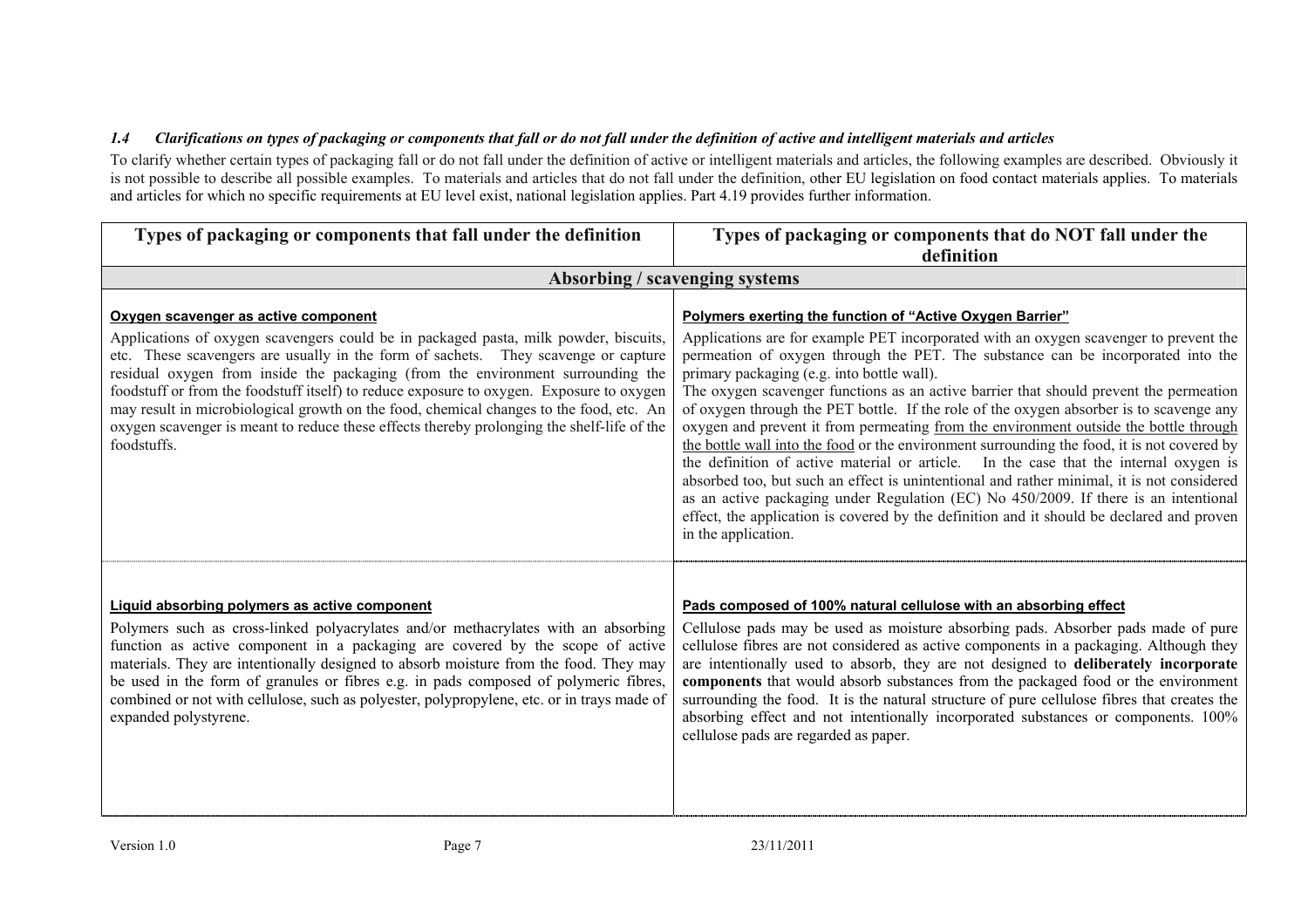| Types of packaging or components that fall under the definition                                                                                                                                                                                                                                                                                                                                                                         | Types of packaging or components that do NOT fall under the<br>definition                                                                                                                                                                                                                                                                                                                                                                                                                                                                                                                                                                                                                                                 |  |  |
|-----------------------------------------------------------------------------------------------------------------------------------------------------------------------------------------------------------------------------------------------------------------------------------------------------------------------------------------------------------------------------------------------------------------------------------------|---------------------------------------------------------------------------------------------------------------------------------------------------------------------------------------------------------------------------------------------------------------------------------------------------------------------------------------------------------------------------------------------------------------------------------------------------------------------------------------------------------------------------------------------------------------------------------------------------------------------------------------------------------------------------------------------------------------------------|--|--|
|                                                                                                                                                                                                                                                                                                                                                                                                                                         | Pads composed of natural cellulose and polymeric fibres or only polymeric fibres<br>that do not contribute to the absorbing function<br>Absorber pads made of cellulose fibres and polymeric fibres or only polymeric fibres<br>that do not contribute to the active absorbing function, are not considered as active<br>components. The fibres are used to form tissues, fluffs or non-woven fabrics. The effect<br>is created by the structure of the materials formed by the fibres: they include cavities that<br>take up moisture released from foods. The take-up of moisture is not caused by<br>intentionally added substances. Such pads can be regarded as paper or materials<br>composed of paper and plastic. |  |  |
| Absorbers, that exert their effect on packaging gases (e.g. modified atmosphere<br>packaging) or on other substances that may be generated by the packaging<br><b>material</b> and have come into the environment surrounding the food, are covered by the<br>definition. The absorption of those substances is meant to help to maintain the condition<br>of the packaged food. Very often, such absorbers absorb volatile substances. | Absorbers that exert their effect on substances that constitute the packaging<br><b>material</b> and not on the food or the environment surrounding the food are not covered by<br>the definition. Such absorbers may have the aim to suppress the release of those<br>substances from the packaging into the food or the environment surrounding the food.<br>Example of the above may be an absorber of acetic acid that may be generated from the<br>extrusion of EVA polymers, or an absorber of acetaldehyde from PET.                                                                                                                                                                                               |  |  |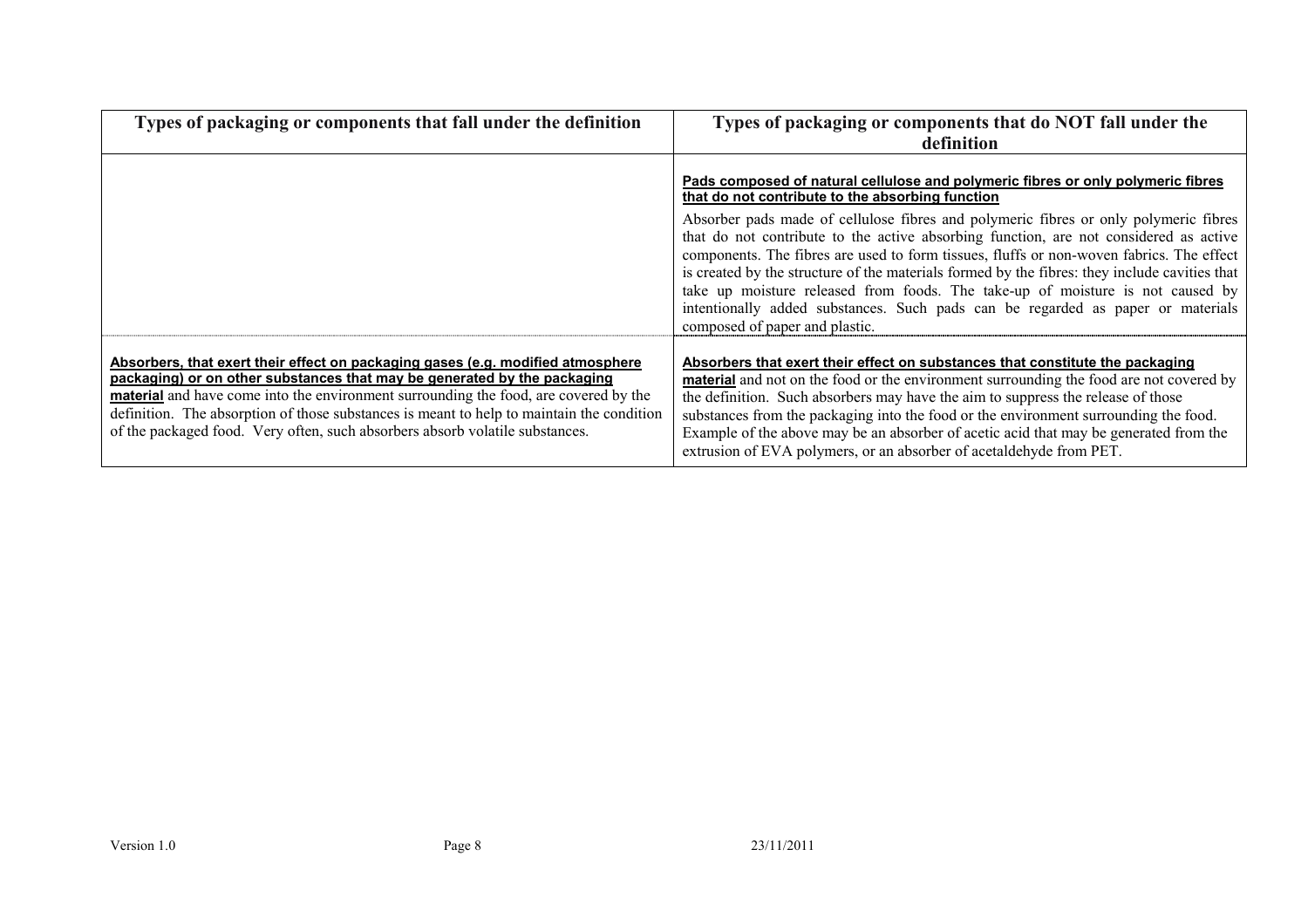| Types of packaging that fall under the definition | Types of packaging that do NOT fall under the definition                                                                                                                                                                                                                                                                                                                                                                                                                                                                                                                                                                                                                                                                                                                                                                   |
|---------------------------------------------------|----------------------------------------------------------------------------------------------------------------------------------------------------------------------------------------------------------------------------------------------------------------------------------------------------------------------------------------------------------------------------------------------------------------------------------------------------------------------------------------------------------------------------------------------------------------------------------------------------------------------------------------------------------------------------------------------------------------------------------------------------------------------------------------------------------------------------|
|                                                   | <b>Releasing Systems</b>                                                                                                                                                                                                                                                                                                                                                                                                                                                                                                                                                                                                                                                                                                                                                                                                   |
|                                                   | <b>Wooden barrels</b><br>Wooden barrels are very widely used for the storage and maturation of whisky, wine and<br>other alcoholic drinks and this has been practice for a very long time. This packaging<br>application has both releasing and adsorbing character, to change and improve the<br>organoleptic qualities of the stored drink.<br>Active food contact materials and articles should be distinguished from materials and<br>articles which are traditionally used to release their natural ingredients into specific types<br>of food during the process of their manufacture, such as wooden barrels. Wooden<br>barrels are not designed to deliberately incorporate components that would release<br>substances into the food. Therefore, this type of material or article is not considered as<br>active. |
|                                                   | <b>Wood chips or flakes</b><br>Wooden chips or flakes used for aging of wines, which might have been toasted to match<br>the toasting of the barrel, are not considered as active materials and articles.<br>Since the substances that are released into the food are not intentionally incorporated into<br>the wooden chips, this type of application is not considered as an active material or<br>article.                                                                                                                                                                                                                                                                                                                                                                                                             |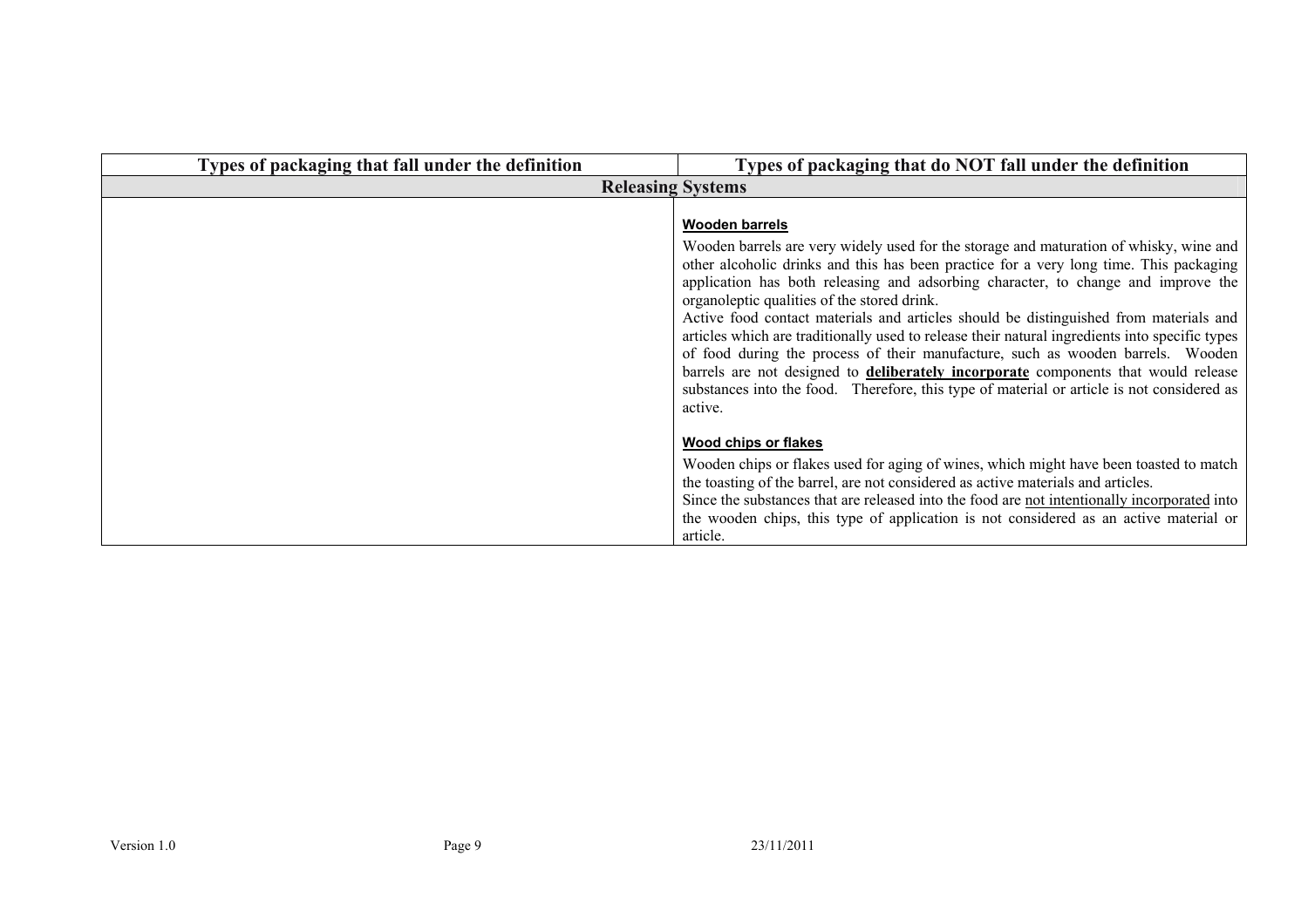| Types of packaging that fall under the definition                                                                                                                                                                                                                                                                                                                                                                                                                                                                                                                                                                                                                                                                                                                                                                                                                                                                                                                                                                                                                                                                                                                                                                                                                                                                                                                                                                                                                                                                                                                   | Types of packaging that do NOT fall under the definition                                                                                                                                                                                                                                                                                                                                                                                                                                                                                                                                                                                                                                                                                                                                                                                           |  |  |
|---------------------------------------------------------------------------------------------------------------------------------------------------------------------------------------------------------------------------------------------------------------------------------------------------------------------------------------------------------------------------------------------------------------------------------------------------------------------------------------------------------------------------------------------------------------------------------------------------------------------------------------------------------------------------------------------------------------------------------------------------------------------------------------------------------------------------------------------------------------------------------------------------------------------------------------------------------------------------------------------------------------------------------------------------------------------------------------------------------------------------------------------------------------------------------------------------------------------------------------------------------------------------------------------------------------------------------------------------------------------------------------------------------------------------------------------------------------------------------------------------------------------------------------------------------------------|----------------------------------------------------------------------------------------------------------------------------------------------------------------------------------------------------------------------------------------------------------------------------------------------------------------------------------------------------------------------------------------------------------------------------------------------------------------------------------------------------------------------------------------------------------------------------------------------------------------------------------------------------------------------------------------------------------------------------------------------------------------------------------------------------------------------------------------------------|--|--|
| <b>Releasing Systems</b>                                                                                                                                                                                                                                                                                                                                                                                                                                                                                                                                                                                                                                                                                                                                                                                                                                                                                                                                                                                                                                                                                                                                                                                                                                                                                                                                                                                                                                                                                                                                            |                                                                                                                                                                                                                                                                                                                                                                                                                                                                                                                                                                                                                                                                                                                                                                                                                                                    |  |  |
| Anti-microbials: General information on the different categories                                                                                                                                                                                                                                                                                                                                                                                                                                                                                                                                                                                                                                                                                                                                                                                                                                                                                                                                                                                                                                                                                                                                                                                                                                                                                                                                                                                                                                                                                                    |                                                                                                                                                                                                                                                                                                                                                                                                                                                                                                                                                                                                                                                                                                                                                                                                                                                    |  |  |
| The purpose of use of anti-microbials in food contact materials defines whether the anti-microbial is considered as an active substance or not. Depending on their function in food<br>contact materials, we distinguish the following categories:<br>(1) Process anti-microbials keep the material or preparations to be processed into final food contact materials (e.g. pre-polymer solutions) free from microbial contamination<br>during the production, storage or handling process;<br>They are used as components in the manufacture of food contact materials but not intended to be present in the food contact material itself<br>→<br>As no antimicrobial function is exerted on the final food contact material, the food contact material could not be regarded as treated article.<br>→<br><b>Surface anti-microbials</b> keep the surface of the food contact material <sup>2</sup> free from microbial contamination (e.g. used on inner surface of fridges, cutting boards, gaskets,<br>conveyer belts, storage containers). However, the anti-microbials are not intended to be transferred to food or its environment and it does not have any technological effect<br>on the food.<br>(3) Preservatives <sup>3</sup> have a technological effect on the food. They are defined as substances which prolong the shelf-life of foods by protecting them against deterioration<br>caused by micro-organisms and/or which protect against growth of pathogenic micro-organisms. Their function is to prolong self-life by protecting food against |                                                                                                                                                                                                                                                                                                                                                                                                                                                                                                                                                                                                                                                                                                                                                                                                                                                    |  |  |
| deterioration caused by micro-organisms and/or to protect against growth of pathogenic micro-organisms.                                                                                                                                                                                                                                                                                                                                                                                                                                                                                                                                                                                                                                                                                                                                                                                                                                                                                                                                                                                                                                                                                                                                                                                                                                                                                                                                                                                                                                                             |                                                                                                                                                                                                                                                                                                                                                                                                                                                                                                                                                                                                                                                                                                                                                                                                                                                    |  |  |
| A packaging application in which a preservative is intentionally incorporated to be<br>released into the food (category 3), is considered as an active material or article. The<br>anti-microbial is then the released active substance having a technological function on<br>the food. It can be used if it is an authorised food preservative <sub>3</sub> .                                                                                                                                                                                                                                                                                                                                                                                                                                                                                                                                                                                                                                                                                                                                                                                                                                                                                                                                                                                                                                                                                                                                                                                                      | If the anti-microbial is incorporated onto or into materials and articles with the function<br>of releasing the substance to the surface only $(categorical \times 2 - surface \text{ anti-microbials})$ to<br>exert a function on the plastic itself such as maintaining hygienic properties (by keeping<br>only the surface free from anti-microbial growth), or used as a processing anti-<br>microbial (category 1) and since the active ingredients are not intended to have a<br>function on the food or the environment surrounding the food, these applications are not<br>considered as active materials or articles.<br>Surface anti-microbials are regarded a type of additives used in food contact materials.<br>An example for category 2 is the surface of the refrigerator with silver salts marketed as<br>improving the hygiene. |  |  |

<sup>&</sup>lt;sup>2</sup> At the moment, a proposal on biocides at the Council and Parliament which, if adopted, would foresee that if such substances are used as surface anti-microbials or biocides in food contact materials, these food contact materials would be considered as "treated articles". However, if a food preservative, which is not covered by the biocide regulation, is incorporated to be released from a material or article this material or article would considered as a treated article. Only surface anti-microbials would fall under the scope of the commission proposal on Biocides.<br><sup>3</sup> Preservatives are explicitly listed in Directive 95/2EC (parts A (B) and C of Annex III).

amended by Commission Regulation (EU) No 1129/2011 and (EU) No 1130/2011 resp amending Annex II and III to Regulation (EC) No 1333/2008 of the European Parliament and of the Council by establishing a Union list of food additives approved for use in food additives, food enzymes, food flavourings and nutrients. Preservatives (new food additives or a request for an extension of use) are subject to an authorisation procedure laid dow Regulation (EC) No 1331/2008 of the European Parliament and of the Council of 16 December 2008 establishing a common authorisation procedure for food additives, food enzymes and food flavourings, according to the implementing measures foreseen under Regulation (EU) No 234/2011.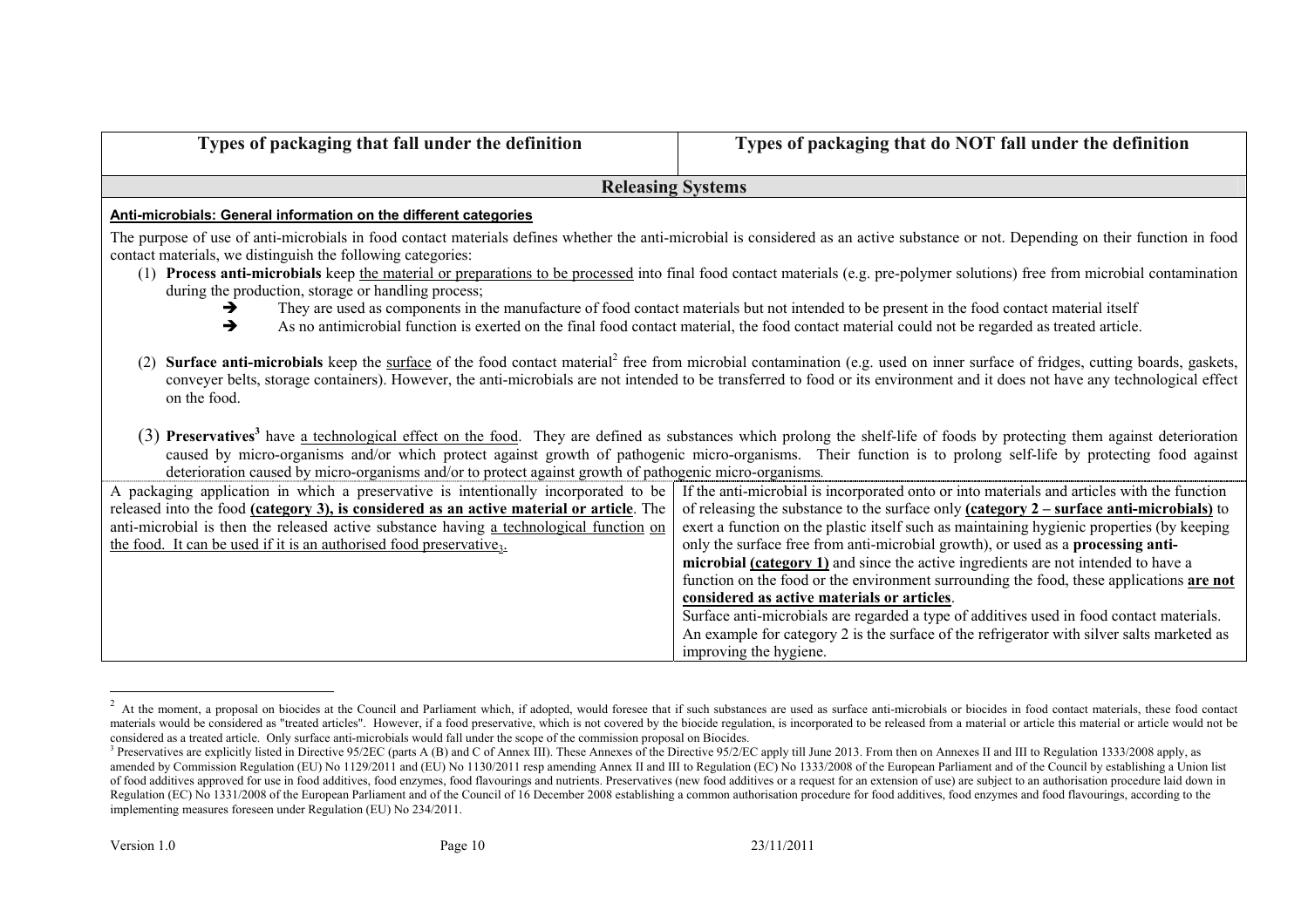| Types of packaging that fall under the definition                                                                                                                                                                                                                                                           | Types of packaging that do NOT fall under the definition |  |  |
|-------------------------------------------------------------------------------------------------------------------------------------------------------------------------------------------------------------------------------------------------------------------------------------------------------------|----------------------------------------------------------|--|--|
|                                                                                                                                                                                                                                                                                                             |                                                          |  |  |
| <b>Releasing Systems</b>                                                                                                                                                                                                                                                                                    |                                                          |  |  |
| Extracts having an anti-microbial or preservative effect on the food or any other<br>technological function                                                                                                                                                                                                 |                                                          |  |  |
| Extracts from plants, micro-organisms or animal origin can be incorporated into the food<br>packaging to exert a function in the food and are covered by the food additives<br>legislation. These extracts are considered as released active substances.<br>Examples of possible active substances:         |                                                          |  |  |
| - extract of rosemary as active substance to exert the function as anti-oxidant in the food<br>- nisine (E234 /235), produced by fermentation using the bacterium Lactococcus lactis,<br>functioning as preservative                                                                                        |                                                          |  |  |
| The extracts have to comply with the existing legislation on food additives <sup>4</sup> , enzymes <sup>5</sup><br>and flavourings <sup>6</sup> . In cases where an authorisation before its use is mandatory by that<br>legislation, authorisation <sup>7</sup> needs to be sought under that legislation. |                                                          |  |  |

<sup>&</sup>lt;sup>4</sup> Commission Regulation (EC) No 1333/2008 of the European Parliament and Council of 16 December 2008 on food additives; Commission Regulation (EU) No 1129/2011 of 11 November 2011 amending Annex II to Regulation (EC) No 1333/2008 of the European Parliament and of the Council by establishing a Union list of food additives; Commission Regulation (EU) No 1130/2011

of 11 November 2011 amending Annex III to Regulation (EC) No 1333/2008 of the European Parliament and of the Council on food additives by establishing a Union list of food additives approved for use in food additives, food enzymes, food flavourings and nutrients.

<sup>&</sup>lt;sup>5</sup> Regulation (EC) No 1332/2008 of the European Parliament and of the Council of 16 December 2008 on food enzymes and amending Council Directive 83/417/EEC, Council Regulation (EC) No 1493/1999, Directive 2000/13/EC, Council Directive 2001/112/EC and Regulation (EC) No 258/97.

<sup>&</sup>lt;sup>6</sup> Regulation (EC) No 1334/2008 of the European Parliament and of the Council of 16 December 2008 on flavourings and certain food ingredients with flavouring properties for use in and on foods and amending Council Regulation (EEC) No 1601/91, Regulations (EC) No 2232/96 and (EC) No 110/2008 and Directive 2000/13/EC.

<sup>&</sup>lt;sup>7</sup> Commission Regulation (EU) No 234/2011 of 10 March 2011 implementing Regulation (EC) No 1331/2008 of the European Parliament and of the Council establishing a common authorisation procedure for food additives, food enzymes and food flavourings.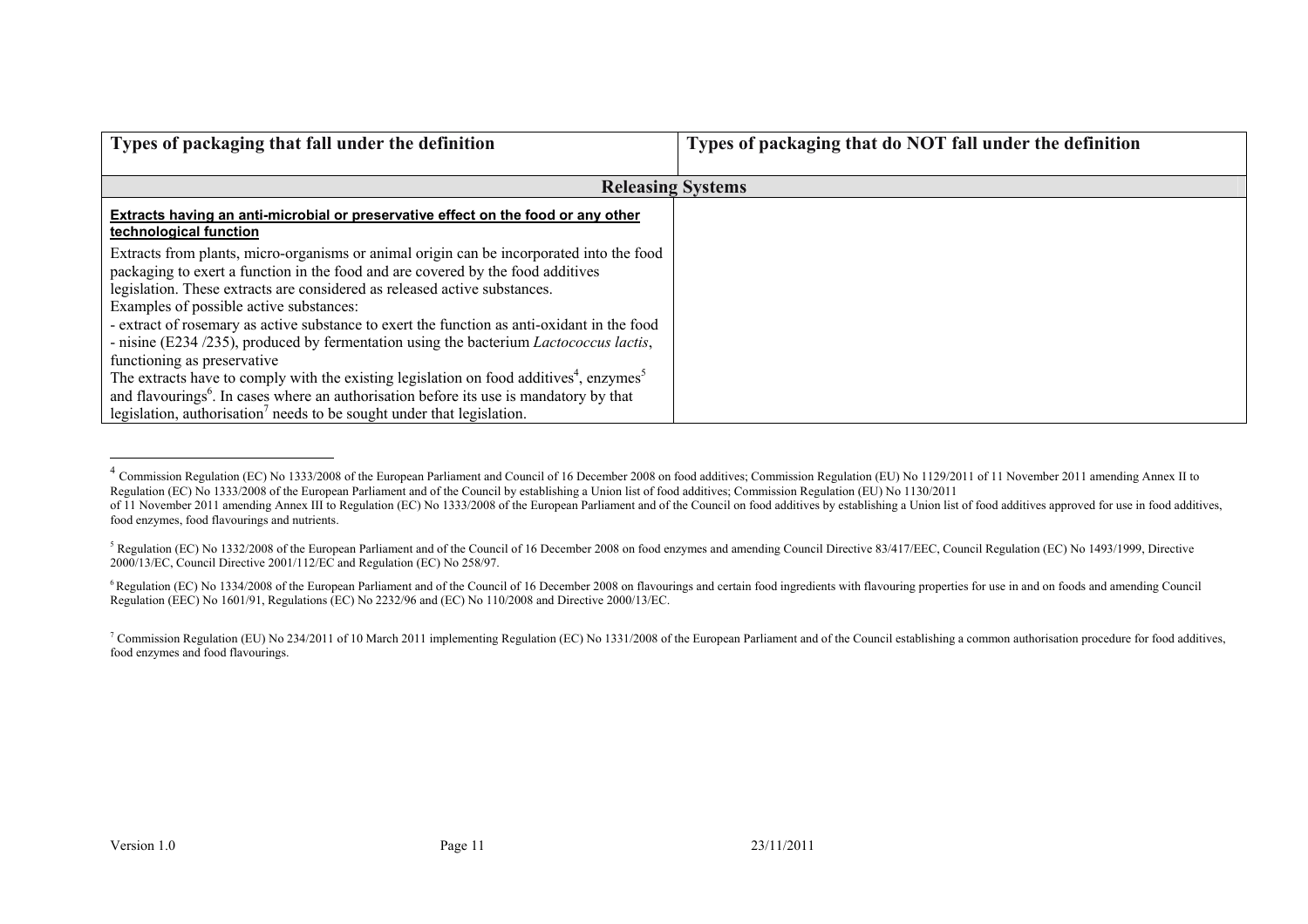| Types of packaging that fall under the definition | Types of packaging that do NOT fall under the definition                                                                                                                                                                                                                                                                                                                                                                                                                                                                                                                                                                                                                                                                                                                                                                                                                                                                                                                                                                                                |  |
|---------------------------------------------------|---------------------------------------------------------------------------------------------------------------------------------------------------------------------------------------------------------------------------------------------------------------------------------------------------------------------------------------------------------------------------------------------------------------------------------------------------------------------------------------------------------------------------------------------------------------------------------------------------------------------------------------------------------------------------------------------------------------------------------------------------------------------------------------------------------------------------------------------------------------------------------------------------------------------------------------------------------------------------------------------------------------------------------------------------------|--|
| <b>Other Systems</b>                              |                                                                                                                                                                                                                                                                                                                                                                                                                                                                                                                                                                                                                                                                                                                                                                                                                                                                                                                                                                                                                                                         |  |
|                                                   | <b>Heat-releasers and self-venting packaging</b><br>Types of packaging with physical effects such as self-venting or self-heating effects are<br>not covered by the definitions of active and intelligent materials and articles.<br>Self-heating packaging is packaging with the ability to heat food contents without<br>external heat sources or power. An example is a self-heating can. Self-heating cans<br>have dual chambers, one surrounding the other. The inner chamber holds the food or<br>drink, and the outer chamber houses chemicals that undergo an exothermic reaction<br>when combined. Other self-heating applications are for example tea, coffee and hot<br>meals.<br>Self-venting packaging is packaging that controls the steam or pressure in the pack,<br>venting the steam when the required pressure temperature level is reached. Applications<br>are for example microware popcorn and microware meals.<br>These physical effects are not covered by the definition of active and intelligent<br>materials and articles. |  |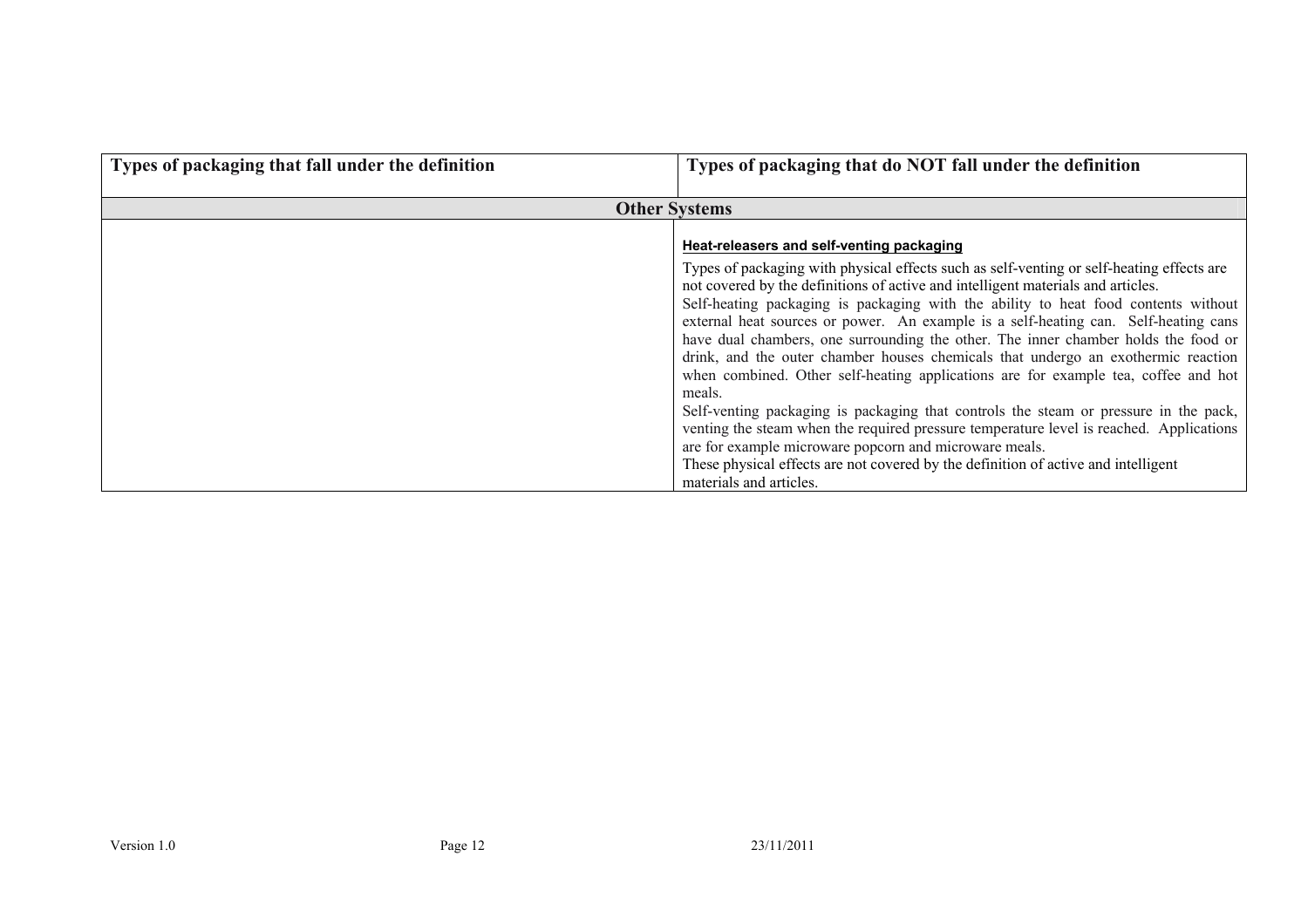### **2 Legal aspects in relation to the authorisation of active or intelligent substances or components**

The purpose of this part is to explain the relevant legal aspects as regards the authorisation of active or intelligent substances or components.

#### *2.1 Overview*

The Framework Regulation (EC) 1935/2004<sup>8</sup> allows the introduction of active and intelligent packaging on the European market. This Regulation states that food contact materials shall not transfer constituents to food in quantities, which could endanger human health, bring about an unacceptable change in the composition and bring about deterioration in organoleptic characteristics thereof (Article 3).

The Regulation provides specific requirements for active and intelligent materials and articles (Article 4) and includes the following provisions:

- Active materials and articles may bring about changes in the composition or organoleptic characteristics of food on condition that the changes comply with the food legislation.
- Substances deliberately incorporated into active materials and articles to be released into the food or the environment surrounding the food shall be authorised and used in accordance with the relevant EU provisions applicable to food.
- Active materials and articles shall not bring about changes in the composition or organoleptic characteristics of food, for instance by masking the spoilage of food, which could mislead consumers.
- Intelligent materials and articles shall not give information about the condition of the food which could mislead consumers.
- Active and intelligent materials and articles already brought into contact with food shall be adequately labeled to allow identification by the consumer of non-edible parts.
- Active and intelligent materials and articles shall be adequately labeled to indicate that the materials or articles are active and/or intelligent.

**Commission Regulation (EC) No 450/2009** is the specific measure under the Framework Regulation that regulates active and intelligent materials and articles. This Regulation includes additional provisions:

- The individual substance or group/combination of substances which make up the active or intelligent component should be safe and comply with the requirements in the Framework Regulation (EC) No 1935/2004 and the Regulation (EC) No 450/2009.
- Substances should undergo a safety assessment by EFSA before they are authorised for use.
- A Union list of substances or group/combination of substances to be used in active and intelligent components should be drawn up following risk assessment of these substances by EFSA.
- Substances released from active releasing materials should comply with any restrictions in the existing food law (e.g. as authorised food additives) thus complying with the safety requirement.
- The overall migration from active releasing materials can exceed the overall migration limits described in EU or national legislation as long as the levels transferred to the food comply with restrictions in the existing food law (e.g. as authorised food additives). The transfer of these active substance/substances should not be included in the calculation of the overall migration limit (OML).
- As well as complying with the Framework Regulation the passive parts of the active and intelligent packaging materials must also comply with the rules applicable to the same materials and articles when they do not contain the active component, such as the Plastics Regulation (EU) No 10/2011. For materials such as paper and board for which the specific requirements are not regulated at EU level existing national legislation should be applied. The existing national legislation is summarized in document: EU and national laws.
- Intelligent systems that are on the non-food contact surface of the package can be separated from the foodstuff by a functional barrier, i.e. a barrier to any migration. If it is demonstrated that the packaging material acts as a functional barrier to migration then non-authorised substances can be used providing they meet specific criteria defined in the Regulation.

#### **Declaration of compliance**

Article 16 of the Framework Regulation (EC) No 1935/2004 provides that materials and articles are to be accompanied by a written declaration of compliance attesting that they comply with the rules applicable to them. Active and intelligent materials and articles, whether or not they are in contact with food, or the components intended

 $\overline{a}$ 8 OJ L 338, 13.11.2004, p. 4–17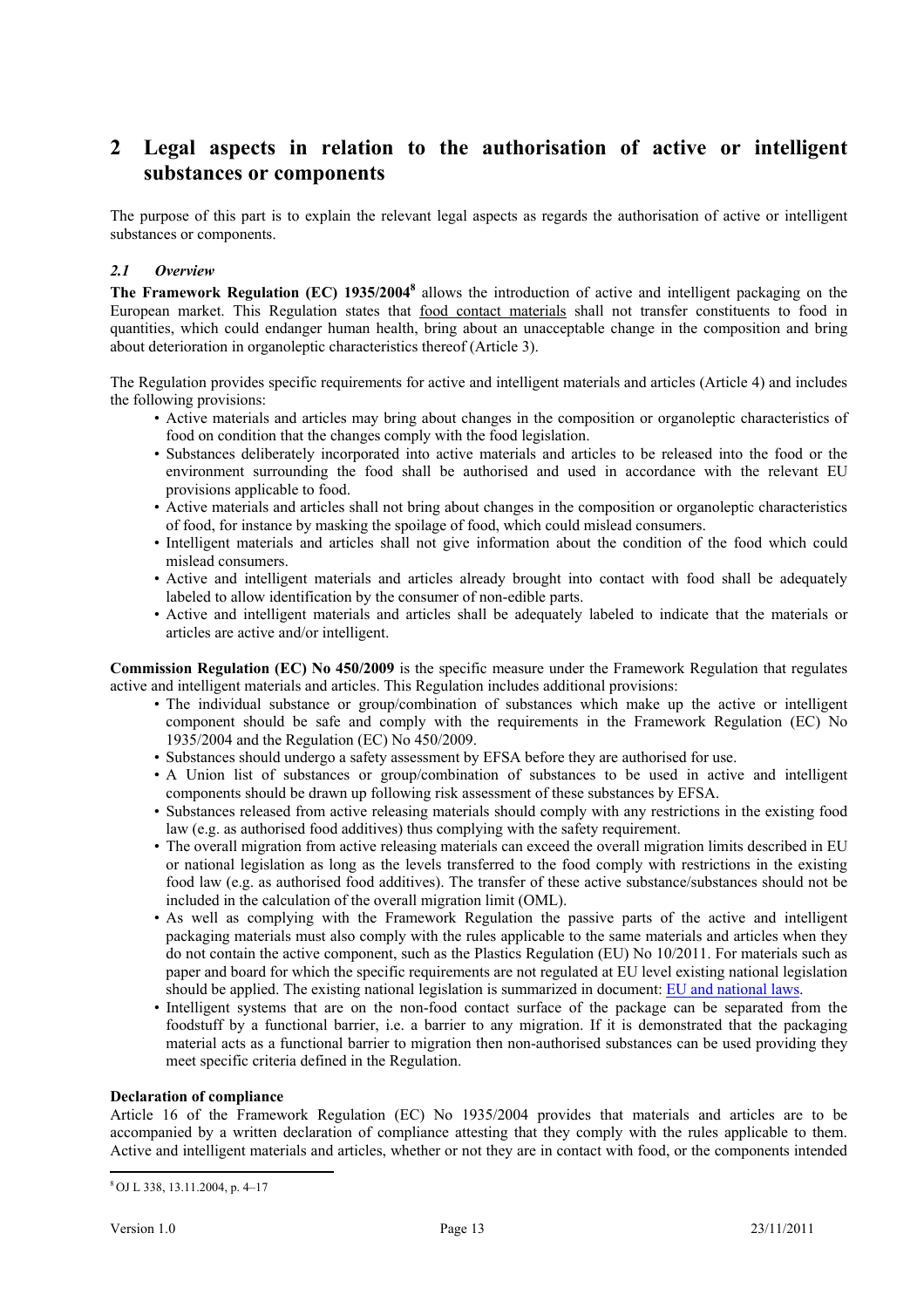for the manufacturing of those materials and articles or the substances intended for the manufacturing of those components shall be accompanied by a written declaration at the marketing stages other than at the point of sale to the final consumer. Annex II of Commission Regulation (EC) No 450/2009 contains the required information. When the material or article also has to meet the requirements of other food contact materials legislation, for example under (EU) No 10/2011, then the declaration of compliance also has to contain that necessary information as required by that legislation.

#### **Labeling requirements**

Articles 4(d) and 11 of (EC) No 450/2009 specify that active and intelligent materials should be labeled. For example, to avoid that the content of sachets are perceived as edible, these should be labeled as **non-edible**.

Articles 12 and 13 specify that **information should be provided throughout the packaging chain** as well as to the consumer to ensure the correct use of these materials and articles. Active materials and articles which are not yet in contact with food when placed on the market, e.g. a packaging containing an anti-oxidant to be released in the food, are to be accompanied by information on the permitted use or uses and other relevant information such as the name and maximum quantity of the anti-oxidant released by the active component. In this way the food business operators who use these materials and articles are enabled to comply with any other EU or national provisions applicable to food such as the permitted level of the anti-oxidant in the food.

The **labeling of food packed in active materials and articles** that contain substances to be released into the food shall be performed according to the relevant EU labeling provisions. Released active substances are considered as ingredients within the meaning of Article 6 (4) (a) of Directive 2000/13/EC. Food additives remain subject to the general labeling obligations as provided for in Directive 2000/13/EC of the European Parliament and of the Council of 20 March 2000 on the approximation of the laws of the Member States relating to the labeling, presentation and advertising of foodstuffs.

#### *2.2 Examples to explain the legal aspects in relation to the authorisation of active or intelligent substances or components*

The legal aspects in relation to the authorisation of active or intelligent substances or components are explained by means of examples.

#### *2.2.1 Active Packaging A: Releasing system*

Packaging A is a releasing active packaging. The active component is incorporated in a plastic layer. The active component is composed of several substances of which one is an anti-oxidant that is released from the plastic layer in the packaging into the food to extent the shelf-life of the food.

**The released active substance that performs a technological function on the food**, the antioxidant, should be authorized to be used as a food additive in the EU and the use should comply with the applicable restrictions and conditions. If the antioxidant is not yet authorized, authorization under the legislation applicable to food additives needs to be requested<sup>9</sup>. . The released antioxidant will not be included in the Union list of active and intelligent materials and articles as it will be included in the Union list of food additives.

The other substances that constitute the component e.g. when the active function implies interaction between different substances leading to an enhancement of the anti-oxidant function or the generation of new substances responsible for the anti-oxidant function are also considered as "active substances". These substances are also subject to authorisation under (EC) No 450/2009. They also need to undergo the risk assessment to be included in the Union list of active and intelligent substances. Once the Union list includes those substances, they can be used under the restrictions and conditions specified in the list.

#### **As the active substance is not part of the passive material, the amount of released active substance should not be calculated in the value of the OML.**

This OML is a measure for the inertness of a material (the material of the passive part) and is laid down by the Commission Regulation (EU) No 10/2011 on plastic materials and articles. The overall migration from active releasing materials can exceed the overall migration limits described in EU or national legislation as long as the levels transferred to the food comply with restrictions in the existing food law (e.g. as authorised food additives). The

 $\overline{a}$ 

<sup>9</sup> Commission Regulation (EU) No 234/2011 of 10 March 2011 implementing Regulation (EC) No 1331/2008 of the European Parliament and of the Council establishing a common authorisation procedure for food additives, food enzymes and food flavourings.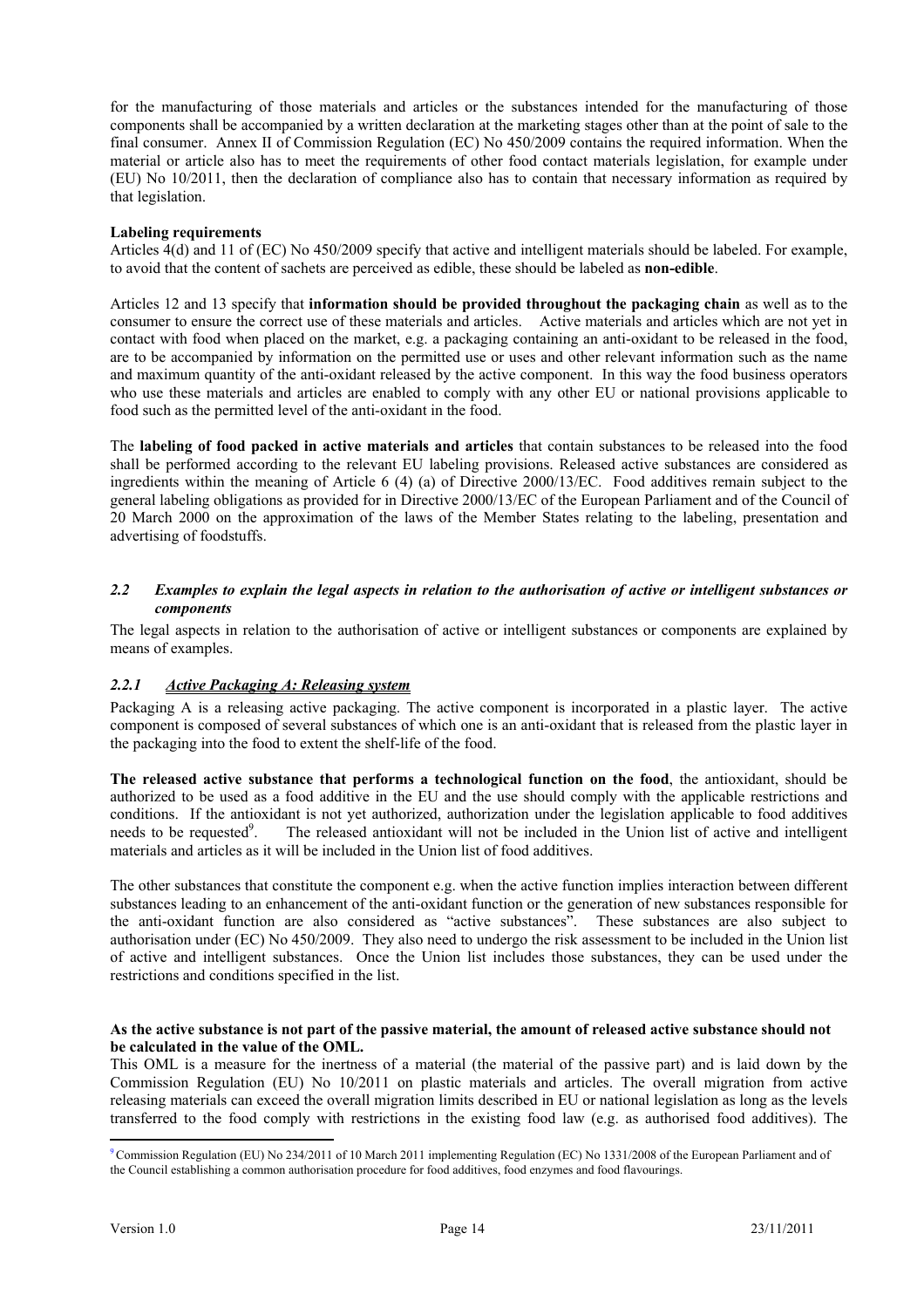transfer of these active substance/substances should not be included in the calculation of the overall migration limit (OML).

For example, a plastic packaging of frying oil deliberately incorporates the additive E310 (propyl gallate) and is designed to release E310 in amounts of 100 mg per l oil with the aim to have a technological effect (e.g. antioxidation) on the oil.

The overall migration limit (OML) applicable to this plastic packaging is 10 mg/dm<sup> $2^{10}$ </sup>. The released amount of E310 should not be included in the calculation of the overall migration limit (OML) and may thus lead to exceeding the OML of 10 mg/dm² set out for plastics as long as the amount of this additive, individually or in combination with other additives E310 – E320, does not exceed 200 mg/l  $\text{oil}^{11}$ .

In part 2.2.4 the passive parts and the legal aspects applicable to them are explained.

#### *2.2.2 Active Packaging B: (an) active substance(s) incorporated by grafting or immobilisation*

Packaging B is an active packaging containing a preservative incorporated by means of techniques such as grafting or immobilization in order to have a preservative effect on the food.

The same principle applies as for Packaging A. The preservative should only be used under the conditions set out in the relevant EU or national provisions for their use in food. For preservatives the Commission Regulation (EC) No 1333/2008 on food additives is applicable. If not authorised, an application should be submitted for risk assessment and authorisation as preservative under the Commission Regulation (EU) No 234/2011<sup>6</sup>.

The active substance(s) such as preservatives will not be included in the Union list of active and intelligent materials and articles as it falls under the relevant EU or national provisions for their use in food.

Food additives or enzymes which are grafted or immobilised on the material and have a technological function on the food are covered by the legislation on food additives and enzymes and are therefore treated in the same way as released active substances.

In part 2.2.4 the passive parts and the legal aspects applicable to them are explained.

#### *2.2.3 Active Packaging C: Oxygen Absorber*

Packaging C contains an oxygen absorber which is included, together with other substances, in a separate container, a small sachet.

The active substance(s) that make up the oxygen absorber should be authorized to be used in active materials and articles by Regulation (EC) No 450/2009 and be included in the Union list. Once the Union list has been established and the active substance is authorised, the oxygen absorber can be used in active materials and articles under the conditions specified in the Union list.

Other substances that constitute the component e.g. when the oxygen absorbing function implies interaction between different substances leading to an enhancement of the function or the generation of new substances responsible for the absorber function are also considered as "active substances" and need to undergo the risk assessment and are subject to authorisation to be included in the Union list. The other substances in the sachet, that do not play a role in the active function, belong to the passive part of the packaging. These substances don't need to be authorised under (EC) No 450/2009, but other EU or national legislation related to food contact materials is applicable (e.g. paper, printing inks, etc) to them. In part 2.2.4 the passive parts and the legal aspects applicable to them are explained.

 $10$  Commission Regulation (EU) No  $10/2011$  on plastic materials and articles intended to come into contact with food

<sup>&</sup>lt;sup>11</sup> Commission Regulation (EU) No 1129/2011 amending Annex II to Regulation (EC) No 1333/2008 of the European Parliament and of the Council by establishing a Union list of food additives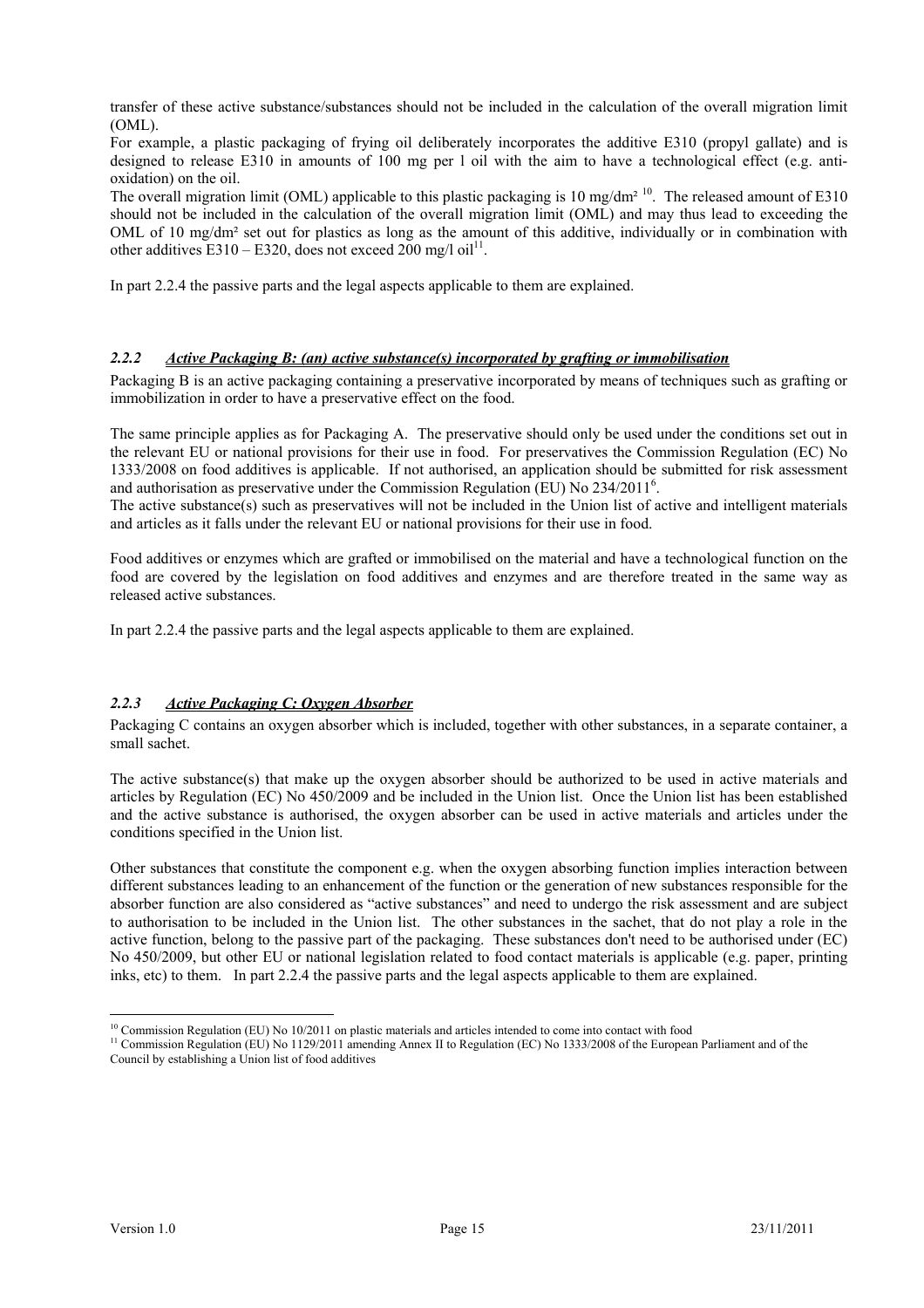#### *2.2.4 Packaging A, B and C: legal aspects to the passive parts of the packaging*

The substances in the active component which do not contribute to the active function (e.g. carrier substances, ….) the layer into which the component is incorporated, the container (sachet), and the other layers of the packaging are considered as the passive part. The passive part should comply with the specific EU and national provisions to those materials and articles. For example,

- Other substances that are part of the active component but do not contribute to the active function should comply with EU or national legislation related to food contact materials. If those are plastic substances, these need to be authorised under the Commission Regulation (EU) No 10/2011. To others, national provisions may be applicable.
- If the layer in which the active substance(s) is/are incorporated is a plastic layer, the plastic layer must be in compliance with the Commission Regulation (EU) No 10/2011 on plastic materials and articles.
- Also the other layers have to comply with the EU or national rules applicable to those materials and articles. For materials such as paper and board that are not yet regulated at EU level, national legislation is applicable.

The website on food contact materials section Document

(http://ec.europa.eu/food/food/chemicalsafety/foodcontact/documents\_en.htm) contains the following documents

- An overview of the status of harmonization of EU legislation on food contact materials (FCM)

- A summary of European and National FCM legislation

#### *2.2.5 Intelligent packaging D: a time-temperature indicator behind a functional barrier*

Packaging D is an intelligent packaging, a plastic box with a time-temperature indicator attached. The time temperature-indicator is on the non-food contact surface of the packaging, separated from the food with a functional barrier.

No application for risk assessment and authorisation under (EU) No 450/2009 should be submitted to be included in the Union list:

- If intelligent components are on the non-food contact surface of the packaging and they are separated from the foodstuff by a functional barrier, the migration of non-authorised substances from the intelligent component into the food shall not be detectable. The maximum tolerated migration level is then 0,01 mg substance per kg food. In part 1.3. the functional barrier concept is explained in detail.
- The declaration of compliance then has to indicate that the functional barrier concept is applied. In the support of the declaration of compliance appropriate documentation shall be made available to the competent authorities on demand to demonstrate it.

If there is migration above 0,01mg/kg, the functional barrier concept does not apply and authorisation for the substances under Regulation (EC) No 450/2009 needs to be requested.

The passive part of the packaging should comply with the existing EU and national legislations on food contact materials (part 2.2.4).

#### *2.2.6 Intelligent packaging E: a time-temperature indicator incorporated in the food contact surface of the packaging*

In contrary to active components, intelligent components are not intended to release their constituents into the food. If the intelligent component is not positioned on the outer surface of the package and/or is not separated from the food by a functional barrier (see Part 1.3.), an application for risk assessment and authorisation under (EU) No 450/2009 should be submitted to be included in the Union list. Once the Union list has been established and the intelligent substance(s) is/are authorised, they can be used in intelligent materials and articles under the conditions specified in the Union list.

The passive part of the packaging should comply with the existing EU and national legislations on food contact materials (part 2.2.4).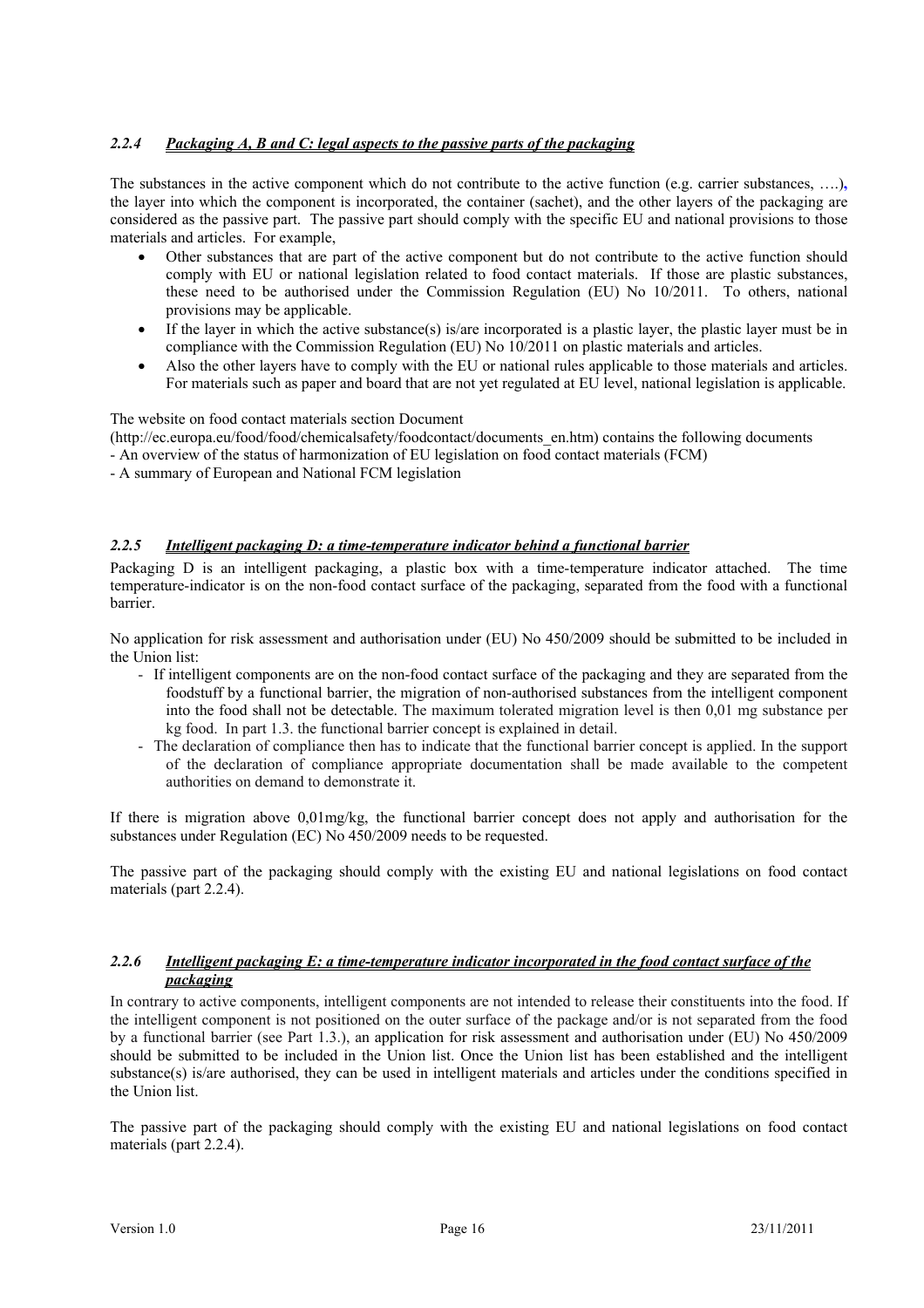#### *2.2.7 Active or intelligent materials and articles with a potential to mislead the consumer on the condition of the food are illegal*

**Active** and intelligent materials and articles should not change the composition or the organoleptic properties of food or give information on the condition of the food that could mislead the consumer. For example, active materials and articles should not release or absorb substances such as aldehydes or amines in order to mask spoilage of the food. Such changes which could manipulate signs of spoilage could mislead the consumer and are therefore not allowed. Similarly active materials and articles which produce colour changes to the food that give the wrong information concerning the condition of the food could mislead the consumer and are therefore not allowed.

**Intelligent** materials and articles shall not give information on the condition of food, which could mislead the consumer in the sense that the given information misleads the consumer on the potential spoilage of the food.

#### *2.2.8 Active or intelligent materials and articles should be suitability and effective*

How is it assured that active or intelligent materials and articles are suitable and effective? First, the business operator has to declare by means of a written declaration of compliance that his active or intelligent materials and articles, in contact or intended to come into contact with food, are suitable for their intended use and effective. Secondly, the supporting documents should prove the suitability and effectiveness of the active or intelligent material or article, the conditions and results of testing or calculations or other analysis, and evidence on the safety or the reasoning demonstrating compliance. We refer to Article 16 of (EC) No 1935/2004 and Article 12 and 13 of (EC) No 450/2009). The business operator shall make this information available to the national competent authorities on request.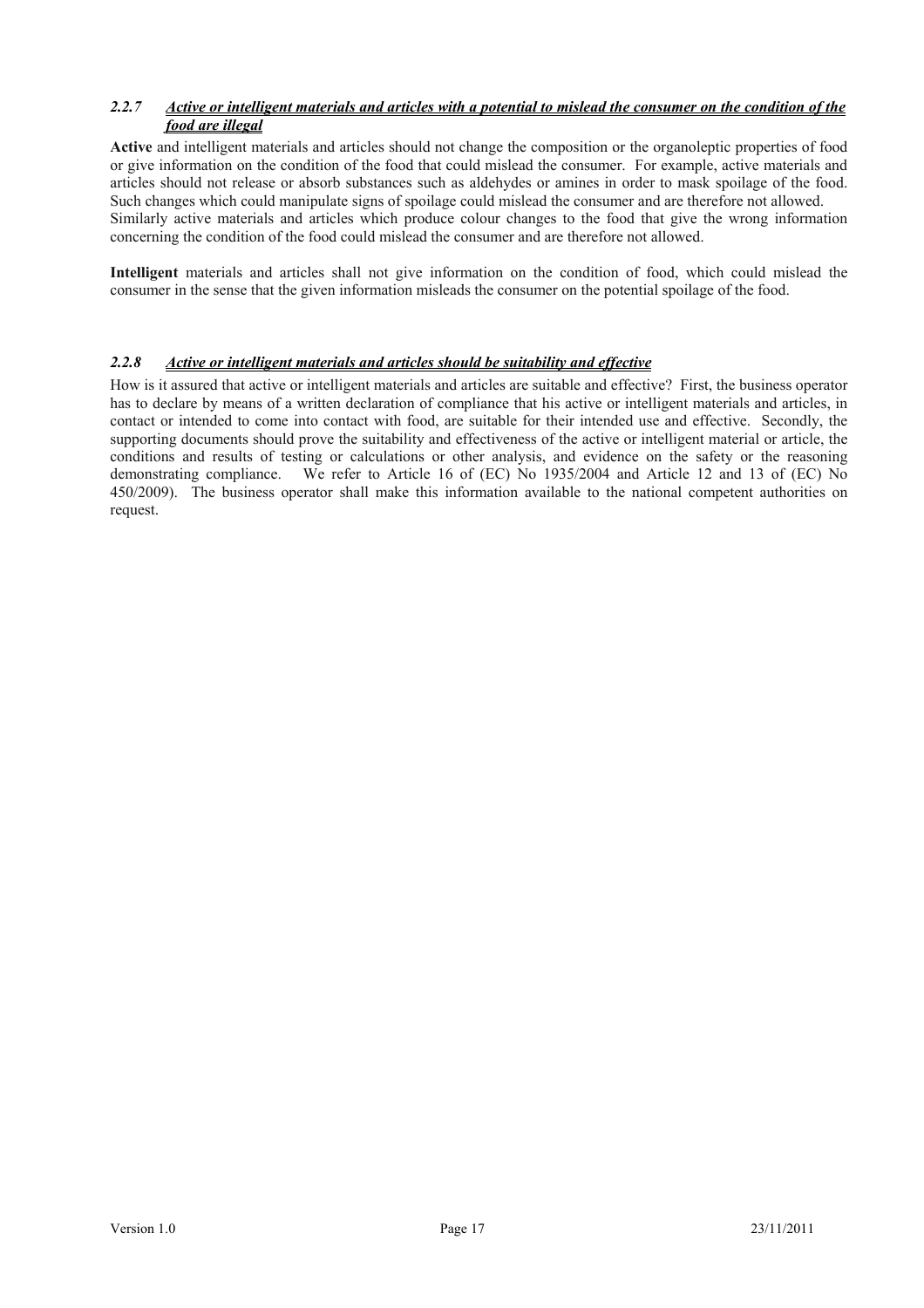### **3 Union list of substances that may be used in active or intelligent components**

The substances or groups of substances included in the Union list can be used in active or intelligent components under the conditions specified in the Union list. The Union list includes combinations of substances when the active or intelligent function implies interaction between different substances leading to an enhancement of the function or the generation of new substances responsible for the active and intelligent function.

The individual substance or combination of substances that make up the active or intelligent component should first be risk assessed to guarantee that they are safe and comply with the requirements in the Framework Regulation. After the risk assessment a risk management decision is taken for the inclusion in the Union list.

| The following substances are <b>not</b> included in the Union<br>list |                                                                                                                                                                                                                                      |              | But can be used                                                                                                                                                                             |  |
|-----------------------------------------------------------------------|--------------------------------------------------------------------------------------------------------------------------------------------------------------------------------------------------------------------------------------|--------------|---------------------------------------------------------------------------------------------------------------------------------------------------------------------------------------------|--|
| $\mathbf{1}$                                                          | Released active substances                                                                                                                                                                                                           | $\mathbf{1}$ | in accordance with EU and national<br>provisions applicable to food, the<br>provisions of Regulation (EC)<br>N <sub>0</sub><br>1935/2004 and, when applicable, its<br>implementing measures |  |
| 2.                                                                    | Substances within the scope of EU and national<br>food law added to or incorporated into active<br>materials and articles by techniques such as<br>grafting or immobilisation in order to have a<br>technological effect in the food | 2.           | in accordance with EU and national<br>provisions applicable to food, the<br>provisions of Regulation (EC)<br>No.<br>1935/2004 and, when applicable, its<br>implementing measures            |  |
| 3.                                                                    | Substances used in components which are not in<br>direct contact with food or the environment<br>surrounding the food and are separated from the<br>food by a functional barrier (see also Part 1.3.)                                | 3.           | if they do not migrate above $0.01 \text{ mg/kg}$<br>and are not carcinogenic, mutagenic or<br>toxic to reproduction or are nano<br>particles*                                              |  |

For the active substances in 1. and 2. in the above table, no authorisation scheme is foreseen in the context of active and intelligent materials and articles. These substances can be used in active materials and articles without being included in the Union list and on the condition that their use complies with EU and national provisions applicable to food, the provisions of Regulation (EC) No 1935/2004 and, when applicable, its implementing measures. In this way a duplication of authorisation is avoided.

Substances that are mutagenic, carcinogenic or toxic to reproduction and \*substances deliberately engineered to particle size which exhibit functional physical and chemical properties that significantly differ from those at a larger scale can only be used after authorisation and when listed in the Union list.

The Union list will include:

- the identity : name, synonym name, CAS No, EC No, particle size\*, composition, other specifications
- the function
- the reference number
- the conditions of use of the substance or the component
- the restrictions and/or specifications of the use of the substance
- the conditions of use of the material and article to which the substance or component is added or into which it is incorporated

\* The particle size will be included when relevant for the functioning of the system and in the case of substances deliberately engineered to particle size which exhibit functional physical and chemical properties that significantly differ from those at a larger scale (substances in nanoform).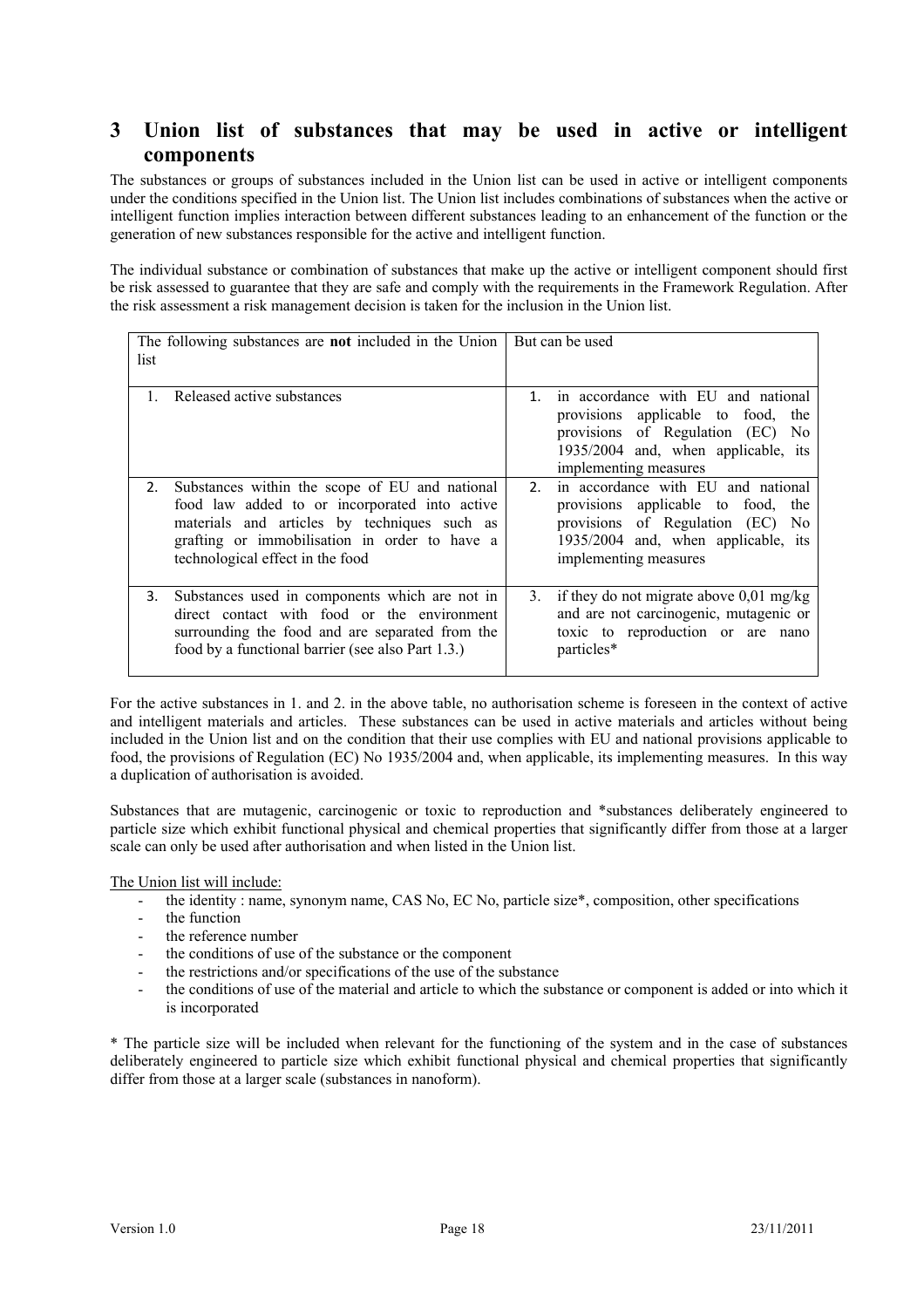Establishment of the first Union list – The initial authorisation phase

- For inclusion into the first Union list, applications should have been submitted **before 15 February 2011** for the safety assessment. Applications should have been submitted to the national contact points<sup>12</sup> who forward them then to EFSA.
- The Commission shall make available to the public a **register** on the SANCO website which contains all substances for which a **valid application** has been submitted. This register will be available on the DG Sanco food contact materials website Section Documents: http://ec.europa.eu/food/food/chemicalsafety/foodcontact/documents\_en.htm)
- The Union list shall be adopted by the Commission after the EFSA has delivered its opinion on all **substances included in the register** for which a valid application has been submitted. For adoption of the Union list no deadline is established in the legislation.

Addition of new substances to the Union list

For addition of new substances to the Union list, Articles 9, 10 and 11 of Regulation (EC) No 1935/2004 apply.

 $\overline{a}$  $12$  The national contact points for applications related to food contact materials is available on the following website: http://ec.europa.eu/food/food/chemicalsafety/foodcontact/nat\_contact\_points\_en.pdf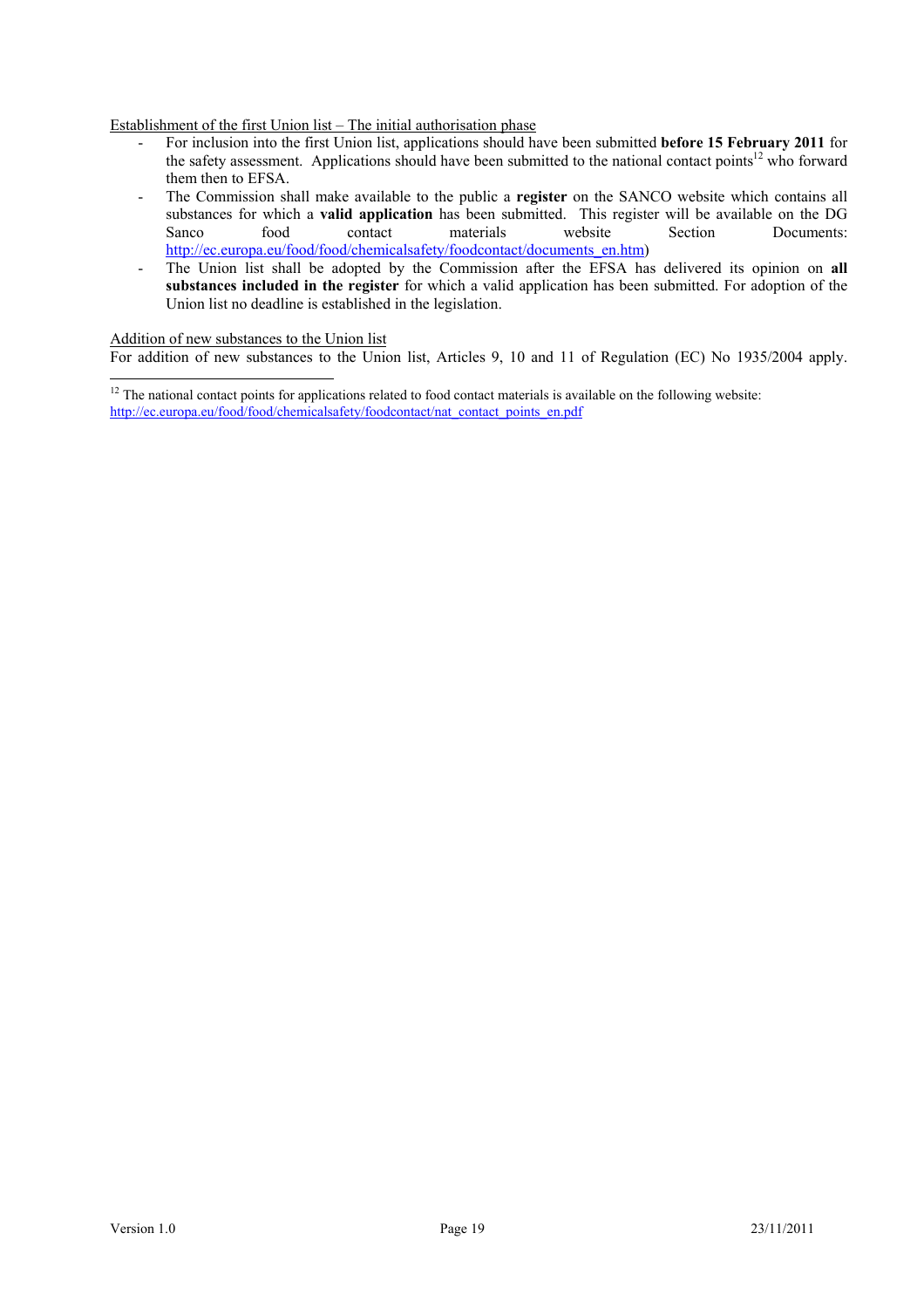### **4 Questions and answers related to the risk assessment and authorisation procedure**

#### *4.1 How do I apply for an authorisation of substances to be used in active or intelligent components?*

- 1. You should draw up an application following the EFSA guidelines<sup>1</sup> and send it to the relevant national contact point<sup>13</sup>. You should clearly indicate that this is an application for use of a substance / group of substances in active or intelligent materials and articles.
- 2. The national contact point will then send your application to the EFSA for assessment.
- 3. The EFSA will:
	- a) Check whether the application is valid or not and will inform the applicant on this (for further information please see question 4.7.).
	- b) If the application is considered to be valid, the EFSA will carry out a risk assessment of the substance or group of substances to see whether it complies with the conditions laid down in Article 6 of (EC) No 450/2009 referring to Articles 3 and 4 of The Regulation (EC) No 1935/2004. The EFSA must give an opinion on this within six months of receiving your valid application.
- 4. Taking into account the opinion from EFSA, relevant provisions of EU law and other legitimate factors relevant to the matter under consideration, the Commission will adopt a measure to establish and once established to amend the Union list of substances that may be used in active and intelligent components.

To know when an application is necessary, please also read question 4.3. and 4.4.

#### *4.2 What is the role of national contact points?*

The national contact points' job is to receive applications from applicants. They must acknowledge receipt of each application within 14 days and must send all the information submitted to the EFSA.

The national contact point (NCP) might verify the scope of the application and indicate it in the mandate to EFSA. The date of reception of the application (received before or after the deadline of 14 February 2011) shall be indicated. In the case that an application was wrongly submitted to EFSA for one of the cases described in question 4.4, EFSA may consider the application as invalid.

#### *4.3 When is an application necessary?*

During the initial authorisation phase (question 4.8) to establish the Union list of active and intelligent substances, it is necessary to submit an application for authorisation of substances in active and intelligent components that fall within the scope of the Union list (see also part 3). Cases that do not fall within the scope of the Union list are described in the question 4.4.

As from the date of application of the Union list, only active and intelligent materials and articles including the substances in the list may be marketed, complying with the restrictions and specified conditions of use. For new active or intelligent substances, not yet included in the Union list, a new application should be submitted. The paragraph above remains applicable: submission of applications is not necessary for the cases described in the question 4.4.

 $\overline{a}$ 

<sup>&</sup>lt;sup>13</sup> http://ec.europa.eu/food/food/chemicalsafety/foodcontact/nat\_contact\_points\_en.pdf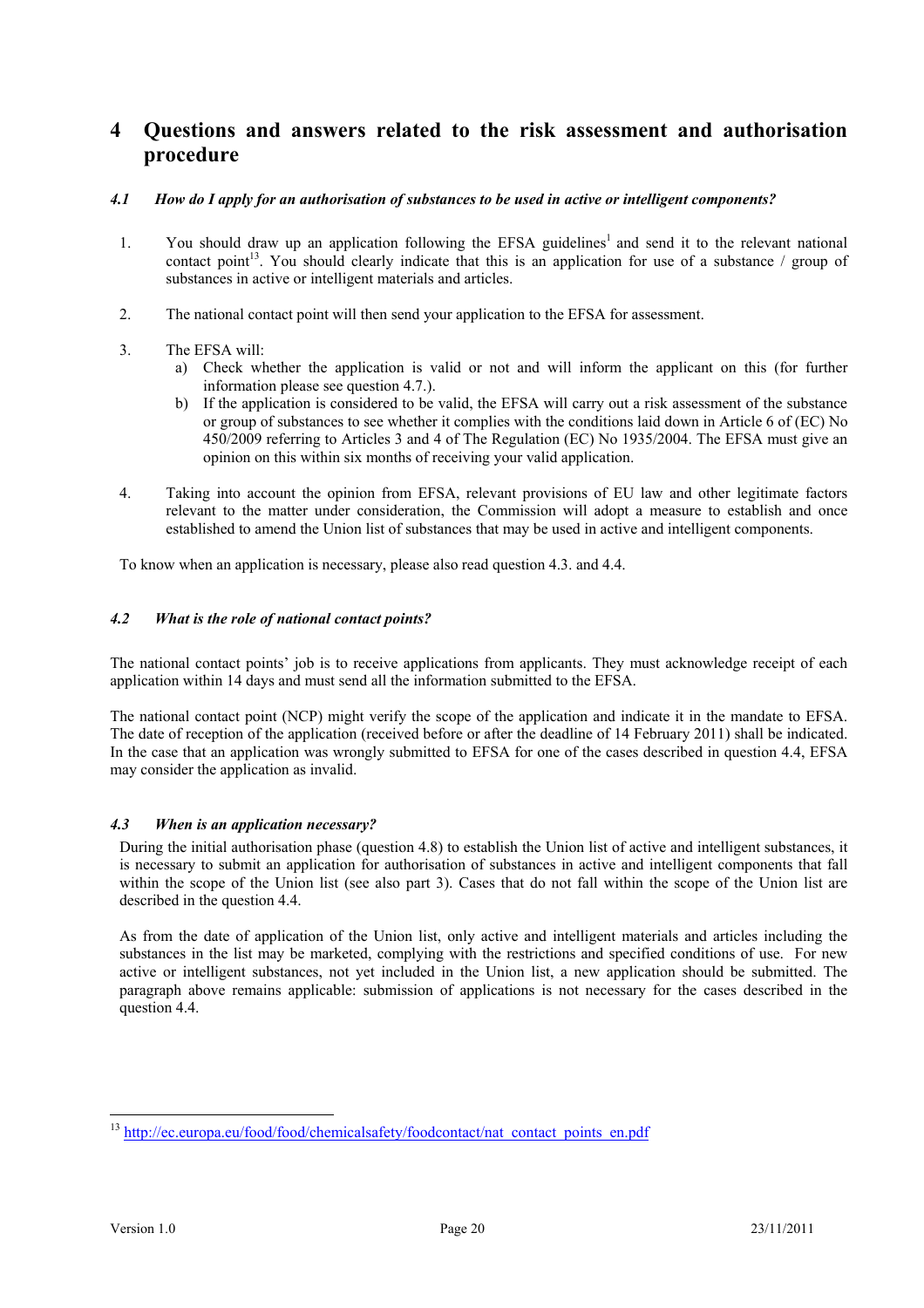#### *4.4 Is it necessary to submit an application for authorisation for each substance to be used in active or intelligent materials or articles? For which substances is it not necessary?*

No, it is not necessary to submit an application for authorisation for each substance to be used in active or intelligent materials or articles. Whether or not prior EU authorisation for use in active and intelligent materials and articles is necessary, depends on the type, the function and the composition of the active or intelligent component and the way it is incorporated in the packaging. Also EFSA published guidance concerning the preparation and submission of the application for risk assessment of substances<sup>14</sup>

Authorisation under Regulation (EC) No 450/2009 is not necessary if

- 1. it is an active releasing material or article. The released active substance can be used in accordance with EU and national provisions applicable to food, the provisions of Regulation (EC) No 1935/2004 and, when applicable, its implementing measures. An example is explained in the part 2.2.1.
- 2. it is an active material or article to which substances are added to or incorporated into by techniques such as grafting or immobilisation in order to have a technological effect on the food. These substances can be used in accordance with EU and national provisions applicable to food, the provisions of Regulation (EC) No 1935/2004 and, when applicable, its implementing measures. An example is explained in the part 2.2.2.
- 3. if it is an active or intelligent material or article of which the component is not in direct contact with food or the environment surrounding the food and is separated from the food by a functional barrier (see also Part 1.3. and 3). Non authorised substances should not migrate above 0,01 mg/kg and the substances should not be carcinogenic, mutagenic or toxic to reproduction or be nano**\***-particles (**\***substances deliberately engineered to particle size which exhibit functional physical and chemical properties that significantly differ from those at a larger scale) An example is explained in the part 2.2.5. and 2.2.6.

Once the Union list has been established, a request for authorisation of the active or intelligent substance(s) in the list is not necessary for their use according to the restrictions and conditions specified in the list.

#### *4.5 The active component of an active releasing material or article is composed of one non-authorised substance that has a technical effect on the food such as an additive. Can I submit an application under Regulation (EC) No 450/2009?*

No. The non-authorised substance should be authorised under the respective EU food legislation. For example, in the case of an additive, an application shall be submitted under Commission Regulation (EU) No 234/2011.

If the active releasing component is only composed of that additive and no other substances that interact to enhance the function, no application for authorisation under Regulation (EC) No 450/2009 needs to be submitted. As soon as that additive is authorised to be used in food, it can be used in an active material releasing the additive into the food or into the environment surrounding the food. The parts 2.2. and 3 explain this further.

#### *4.6 Should I submit an application for a substance / a component / the whole active or intelligent material or article?*

When a single substance is responsible for the active or intelligent function then an application for a substance should be submitted.

When the combination of substances which constitute the active or intelligent component, e.g. when the active or intelligent function implies interaction between different substances leading to an enhancement of the function or the generation of new substances responsible for the active and intelligent function, only one application covering all the substances that compose the component should be submitted.

An application for the whole active or intelligent material or article should not be submitted.

The guidelines of EFSA describe the required information to be included in the application<sup>1</sup>.

 $\overline{a}$ <sup>14</sup> EFSA Guidelines on submission of a dossier for safety evaluation by EFSA of active or intelligent substances present in active and intelligent materials and articles intended to come into contact with food. EFSA Journal (2009) 1208, 2-11.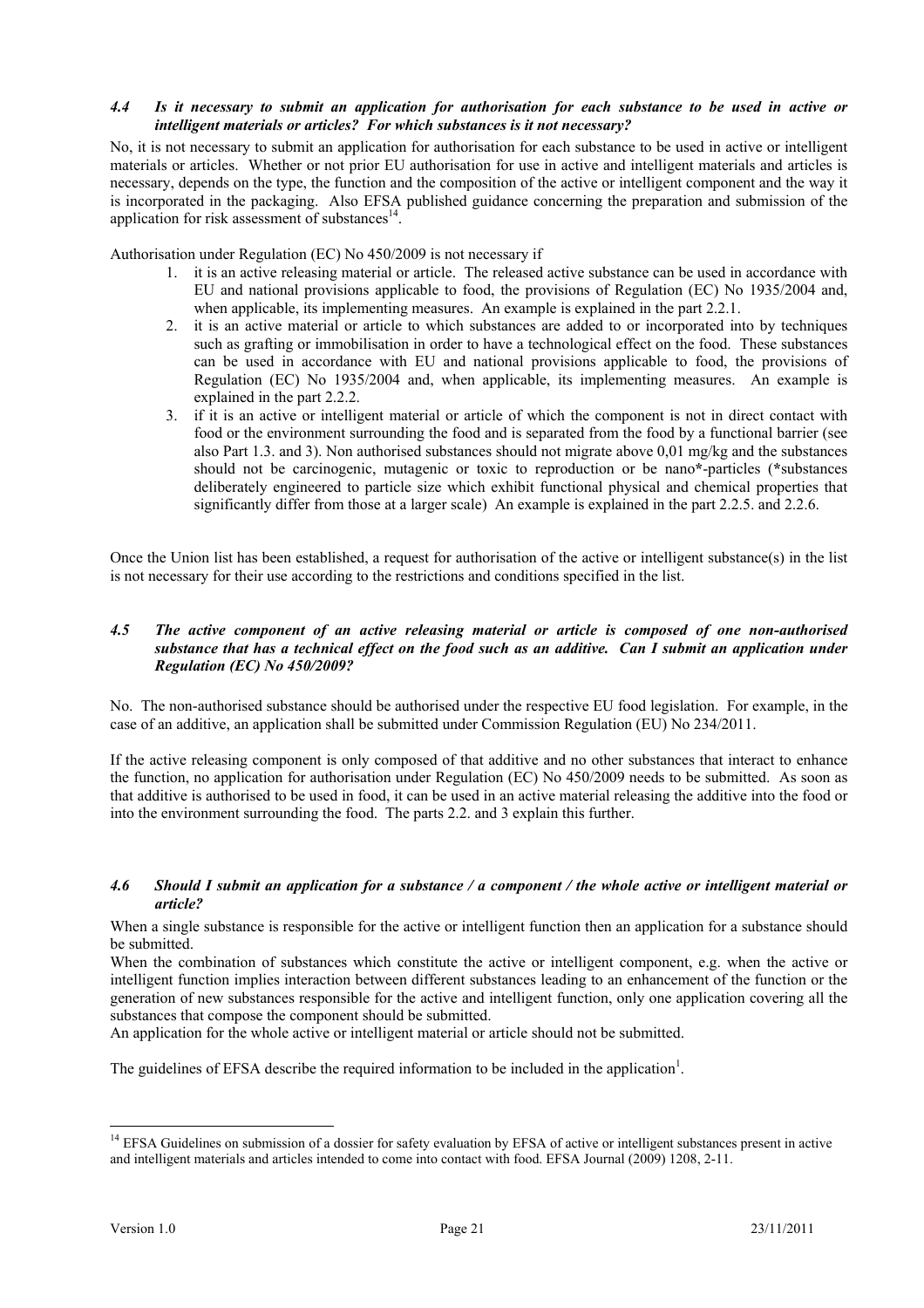#### *4.7 What is a valid application?*

It is an application for a substance covered by the scope of the Union list accompanied by the following documents:

- the name and address of the applicant;
- a technical dossier containing the information specified in the EFSA guidelines for the safety assessment of a substance;
- a summary of the technical dossier.

Also, the information and documents submitted must comply with the EFSA guidelines<sup>15</sup>.

The EFSA is responsible for checking the validity of the applications and will send a letter to the applicant to inform him/her whether the application is valid or not. The fact that an application is considered to be valid should not be seen as a pre authorisation in any case; that will depend on other factors, including the risk assessment to be performed by EFSA.

#### *4.8 What is the "initial authorisation phase" prior to establishment of the Union list?*

We are currently in the initial authorisation phase for establishment of the first Union list (See part 3). The application period for this phase ran from 14 August 2009 until 14 February 2011. This phase will end when the Commission has adopted a measure establishing the Union list of substances that may be used in active and intelligent components.

Before the Commission adopts the Union list, the EFSA has to issue an opinion on each valid application that was submitted before 15 February 2011. The EFSA has finished checking whether the applications received are valid or not. (Please see question 4.7. for information on what constitutes a valid application).

After receiving all opinions from EFSA on all these valid applications submitted until 14 February 2011, the Commission will submit for opinion to the Standing Committee on the Food Chain and Animal Health a draft measure establishing the Union list.

Annex I gives a schematic outline of the establishment of the Union list of substances to be used in active or intelligent components.

#### *4.9 What is the "register of valid applications"?*

It is a publicly available register<sup>16</sup> updated by the Commission. It lists all the processes for which a valid application was submitted before 15 February 2011.

Please note that the substances listed in this register have not yet been authorised by the European Commission, nor have they been yet assessed by the EFSA.

#### *4.10 I have submitted an application before 15 February 2011 but I do not see it in the register of valid applications*

A large number of applications have been received, and the EFSA has not yet had time to examine all applications or the Commission is in the process of preparing the register. Your application may be one of those still waiting to be checked.

 $\overline{a}$ <sup>15</sup> http://ec.europa.eu/food/food/chemicalsafety/foodcontact/nat\_contact\_points\_en.pdf The register will be available on the Sanco website Food Contact Materials Section Documents:

<sup>&</sup>lt;sup>16</sup> The register will be available on the Sanco website Food Contact Materials Section Documents:<br>http://ec.europa.eu/food/food/chemicalsafety/foodcontact/documents\_en.htm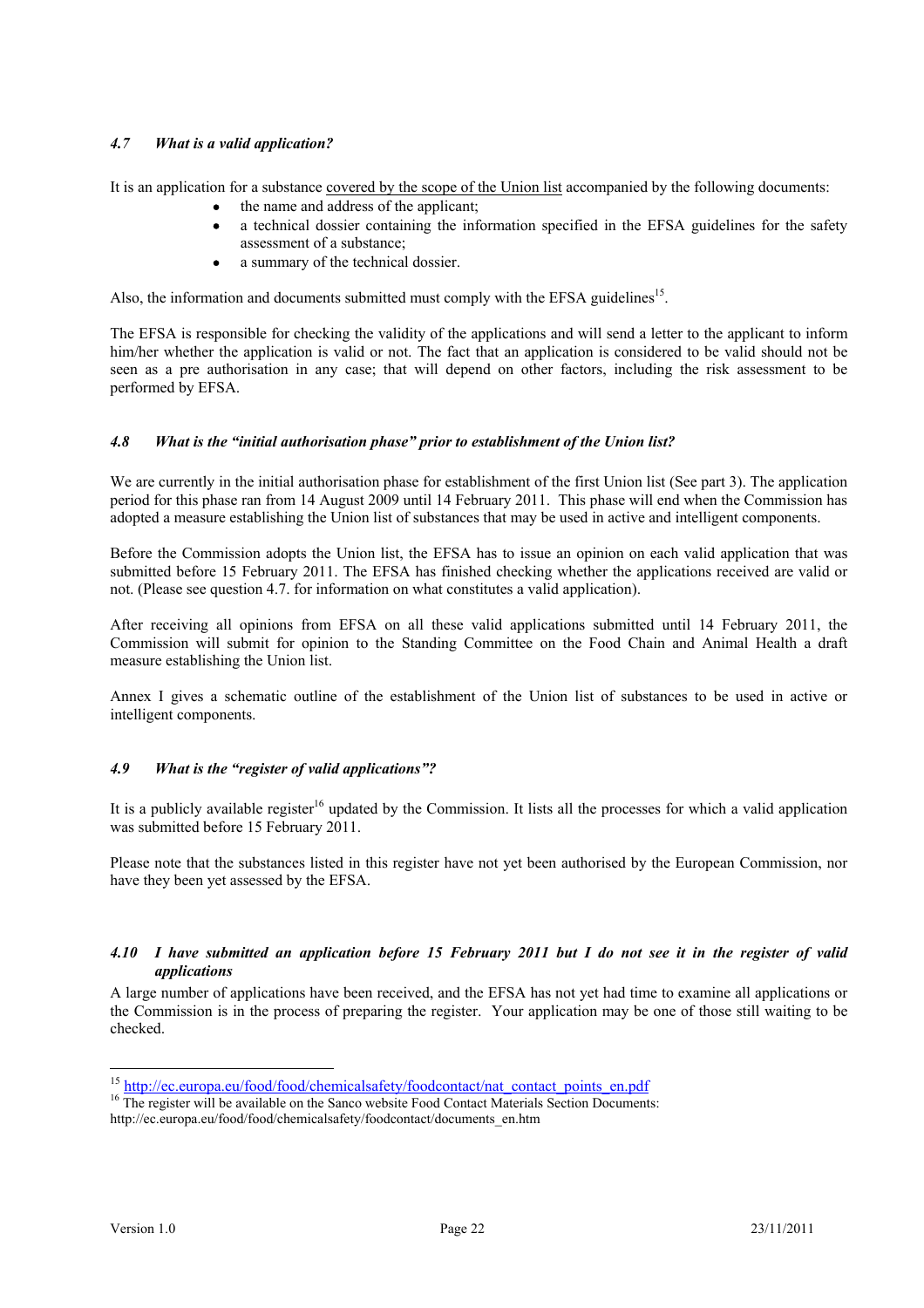#### *4.11 I have not submitted an application before 15 February 2011.*

#### *4.11.1 Can I still submit an application? What is the timeframe for risk assessment and adoption?*

Yes. Applications can be submitted after 14 February 2011. However, they are not considered during the initial authorisation phase (see question 4.8). Once the Commission has established the Union list after the EFSA has delivered its opinion on all substances included in the register of valid applications (see part 3 and question 4.9.) (Article 8(6) of Regulation (EC) No 450/2009) these applications will be considered for addition to the Union list. EFSA will consider the validity of most of these applications at the time the Union list is established. However, if an application was received shortly before the establishment of the Union list, or in case EFSA has requested supplementary information within a time limit, such applications could be considered valid only later (having verified that the information and documents submitted by the applicant are valid).

For such applications, the EFSA must complete its risk assessment within six months after the application has been considered valid. The deadline of 6 months can be extended by a further six months, but in that case the EFSA must explain to the applicant, the Commission and the Member States the reason for the delay. If the EFSA asks the applicant to provide further information, the time limit is suspended until that information is provided (Articles 9, 10 and 11 of (EC) No 1935/2004).

For the addition of new substances to the Union list, an amendment to the Union list needs to be adopted. The procedure laid down in Articles 9, 10 and 11 of Regulation (EC) No 1935/2004 shall apply (Article 8(7) of Regulation (EC) No 450/2009).

Annex I gives a schematic outline of the establishment of the Union list of substances to be used in active or intelligent components.

#### *4.11.2 Should I stop the production of this active and intelligent material or article?*

No, you can continue placing on the market the active and intelligent material or article until the date of application of the Union list if you comply with the applicable legislation. However, as from the date of application of the Union list, only active and intelligent materials and articles that comply with compositional requirements can be marketed as set in Art 4(e) and 5.

#### *4.12 Which rules are applicable during the initial authorisation phase?*

At present, Commission Regulation (EC) No 450/2009 applies. However, the provisions on compositional requirements of active and intelligent materials and articles (Articles 4(e) and 5) apply only as from the day of application of the Union list. Until that date, national provisions in force concerning the composition of active and intelligent materials and articles continue to apply.

The placing on the market of active and intelligent materials and articles labelled in accordance with Art. 4(5) of Regulation (EC) No 1935/2004 prior to 19 December 2009 is permitted until the exhaustion of stocks.

### *4.13 I submitted an application before 15 February 2011 but my application was considered not to be valid.*

Question 4.7 explains when an application is valid.

#### *4.13.1 Can I submit a new application?*

If your substance is not a released active substance, depending on and taking into account the reasons for rejection of your first application, you can submit a new application for the same substance to be used in active and intelligent material or article. As your application was considered non valid it will not be included in the register and not considered during the initial authorisation phase for establishment of the Union list. This new application would then be treated as any other new applications which arrived after the deadline of 14 February 2011 (see question 4.9.1).

#### *4.13.2 Should I stop the production of this active and intelligent material or article?*

No, you can continue placing on the market the active and intelligent material or article until the date of application of the Union list if you comply with the applicable legislation. However, as from the date of application of the Union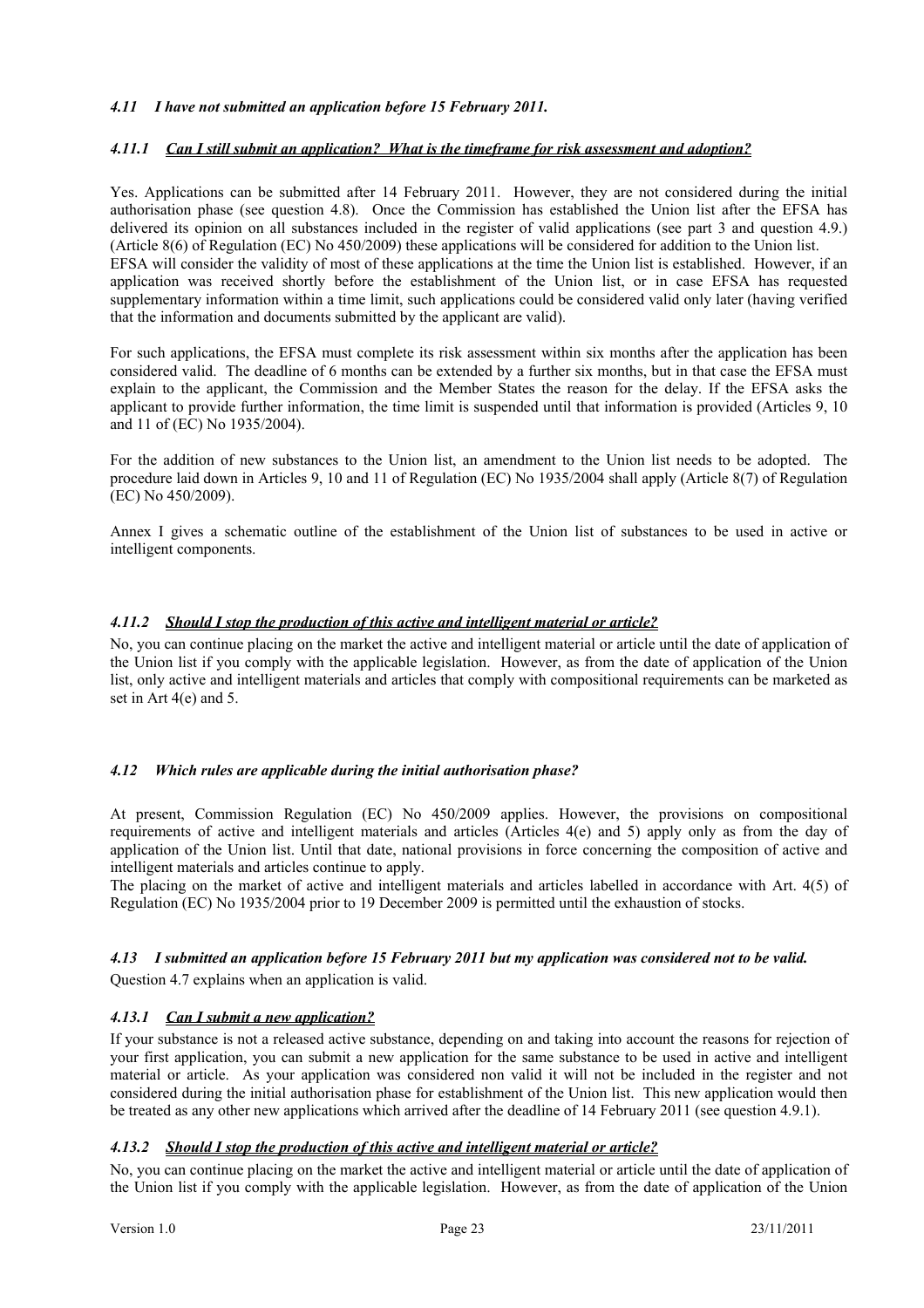list, active and intelligent materials and articles have to comply with compositional requirements as set in Art 4(e) and 5. (See also part 3).

#### *4.14 Does the EFSA authorise substances to be used in active and intelligent materials and articles? What is the value of an EFSA opinion?*

No, the EFSA does not authorise substances: it performs a risk assessment of the substances. In each opinion, the EFSA says whether or not a particular substance or component complies with the safety criteria laid down in the EU legislation.

The body responsible for authorising the substances is the European Commission. The Commission will refuse or grant their authorisation on the basis of the EFSA opinion, relevant provisions of EU law and other legitimate factors.

#### *4.15 An applicant has submitted a valid application during the initial authorisation phase and the EFSA asked the applicant to provide additional information before a certain deadline. The applicant has not provided that information at all or not in time. What are the consequences?*

In that case the EFSA will not continue the risk assessment, and the application will be excluded from consideration for the establishment of the Union list.

The applicant can submit a new application. This new application would then be treated as any other new applications which arrived after the deadline of 14 February 2011 (see question 4.11).

#### *4.16 Is there a deadline for EFSA to perform the risk assessment?*

During the initial authorisation phase, for the establishment of the Union list, the EFSA must complete its risk assessment within six months after the application has been considered valid. This deadline can be extended by a further six months, but in that case the EFSA must explain to the applicant, the Commission and the Member States the reason for the delay. If the EFSA asks the applicant to provide further information, the time limit is suspended until that information is provided (Articles 9, 10 and 11 of (EC) No 1935/2004).

For risk assessments to be performed for the addition of substances to the established Union list the same deadline applies for EFSA.

Annex I gives a schematic outline of the establishment of the Union list of substances to be used in active or intelligent components.

#### *4.17 If the EFSA publishes a positive opinion on my substances / component, when will it be authorised by the Commission?*

The Commission has no specific deadline for adopting the measure establishing or amending the Union list of substances to be used in active and intelligent materials or articles.

The Commission will adopt the first Union list after the EFSA has delivered its opinion on all substances for which a valid application was submitted before 15 February 2011.

#### *4.18 How much time will it take for the Commission to establish the Union list after EFSA has issued its Opinion on all substances for which a valid application was submitted before 15 February 2011?*

Regulation (EC) No 450/2009 does not set a timeframe for adoption of the Union list by the Commission.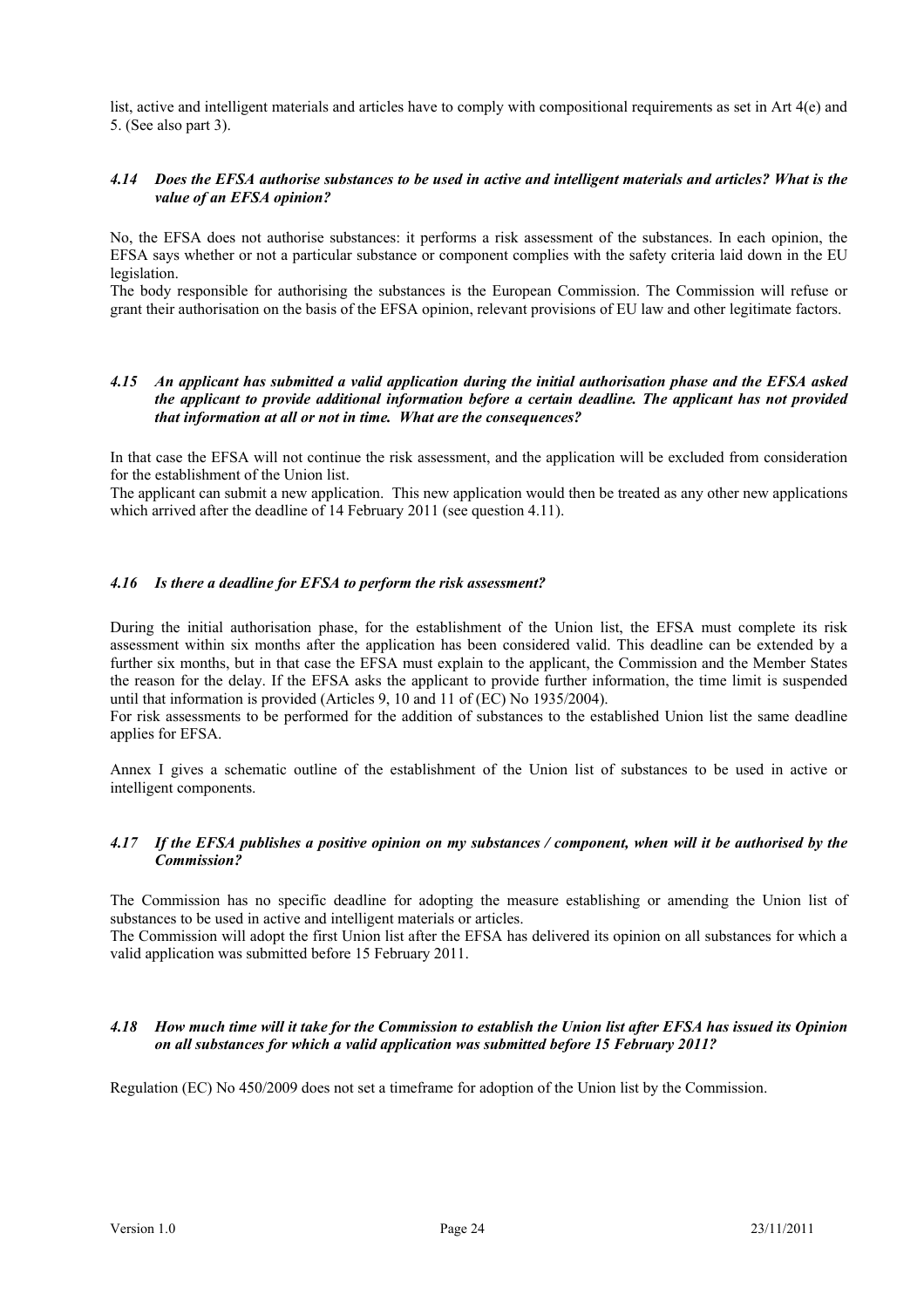#### *4.19 Which legislation applies to the materials and articles that are no active materials and articles?*

On the DG Sanco website on food contact materials, an overview of the EU legislation on food contact materials can be found. This is the link: http://ec.europa.eu/food/food/chemicalsafety/foodcontact/spec\_dirs\_en.htm.

The Framework Regulation (EC) No 1935/2004 lays down the general requirements for all food contact materials. Also Regulation (EC) 2023/2006 on Good Manufacturing Practice for materials and articles intended to come in contact with food applies.

Legislation on specific materials also exists for plastics, recycled plastics, ceramics, and regenerated cellulose film and active and intelligent materials and articles.

For the groups of materials and articles for which no specific requirements at EU level exist, national legislation applies.

#### *4.20 In my view as applicant it is ambiguous whether my application falls under the definition of either active and intelligent food contact materials, or either of plastic food contact materials. Since this may only become fully established during the risk assessment, what can I do to ensure my material is considered for authorization for plastics in case it is not considered an active and intelligent material or article?*

The applicant is recommended to mention the following in his request letter sent to the National Contact Point:

"In the case that the application does not fall under the definition of active and intelligent materials and articles, please consider this application as separate applications for the substances [list substance names and CAS numbers] under the authorisation scheme of substances to be used in food contact plastics. For the intended application, these substances require authorization under Article 5(2) of Regulation (EU) No 10/2011 if not part of an active component."